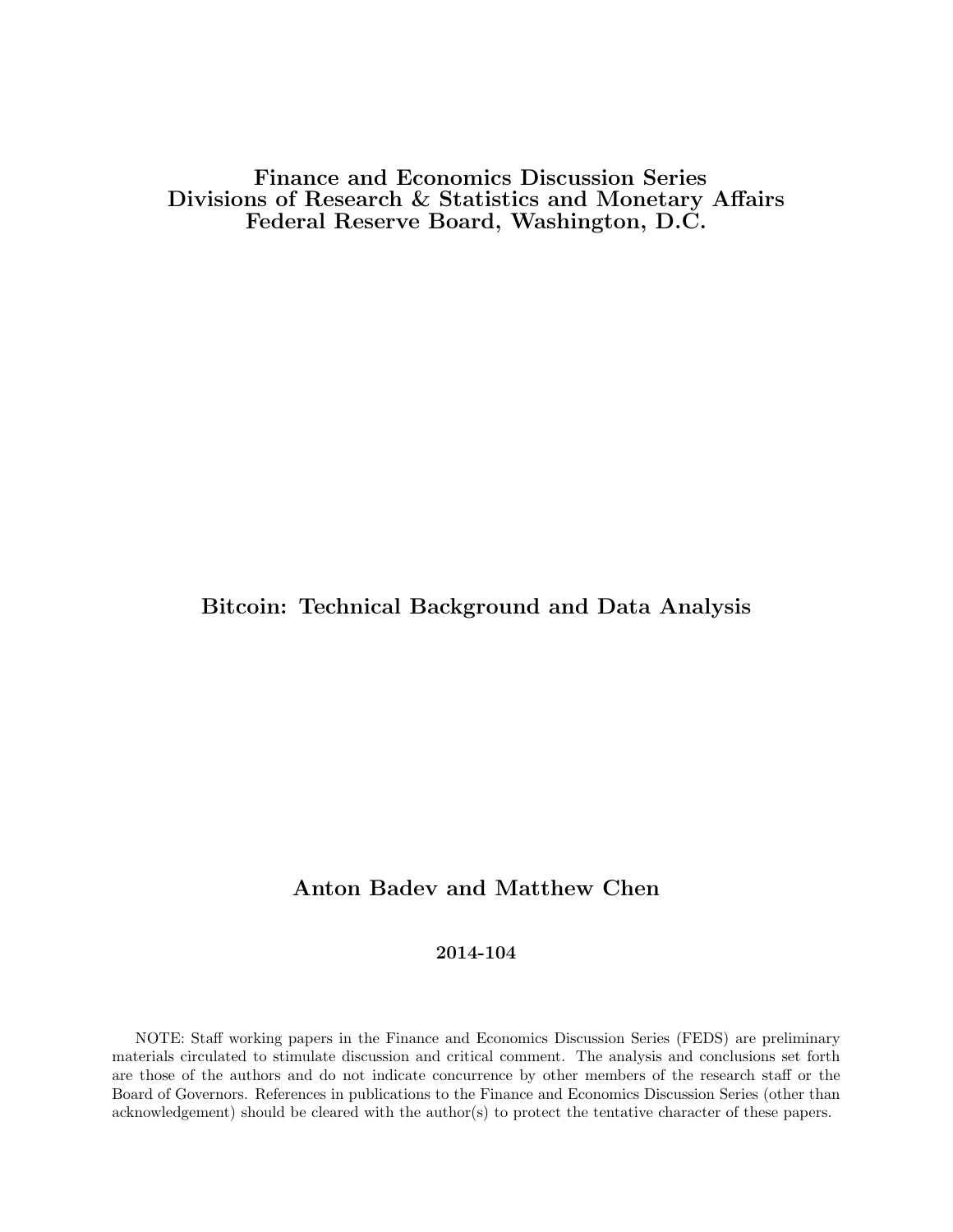# Bitcoin: Technical Background and Data Analysis

Anton Badev Matthew Chen<sup>∗</sup>

October 7, 2014

# Executive summary

Broadly speaking, Bitcoin is a scheme designed to facilitate the transfer of value between parties. Unlike traditional payment systems, which transfer funds denominated in sovereign currencies, Bitcoin has its own metric for value called bitcoin (with lowercase letter "b", and abbreviated as  $BTC<sup>1</sup>$  $BTC<sup>1</sup>$  $BTC<sup>1</sup>$ ). Bitcoin is a complex scheme, and its implementation involves a combination of cryptography, distributed algorithms, and incentive driven behaviour. Moreover, recent developments suggest that Bitcoin operations may involve risks whose nature and proportion are little, if at all, understood. In light of these considerations, the purpose of this paper is to provide the necessary technical background to understand basic Bitcoin operations and document a set of empirical regularities related to Bitcoin usage.

We present the micro-structure of the Bitcoin transaction process and highlight the use of cryptography for the purposes of transaction security and distributed maintenance of a ledger. Our empirical analysis is based on publicly available transaction-level data. We examine patterns of general usage together with usage by Satoshi Dice, the largest online gambling service using Bitcoin as the method of payment. Our analysis suggests that less than 50 percent of all bitcoins in circulation are used in transactions. About

<sup>∗</sup>Authors' affiliation: Federal Reserve Board, 20th and C Streets NW, Mail Stop 188, Washington, D.C. 20551. Corresponding author: Anton Badev (anton.i.badev@frb.gov). Disclaimer: The analysis and conclusions set forth are those of the authors and do not indicate concurrence by other members of the research staff or the Board of Governors. The authors would like to thank Francesca Carapella, May Liu, Mark Manuszak, Jeffrey Marquardt and David Mills for helpful comments.

<span id="page-1-0"></span><sup>1</sup>Others have used XBT to abbreviate bitcoin. In this paper we use BTC throughout as suggested in <https://en.bitcoin.it>.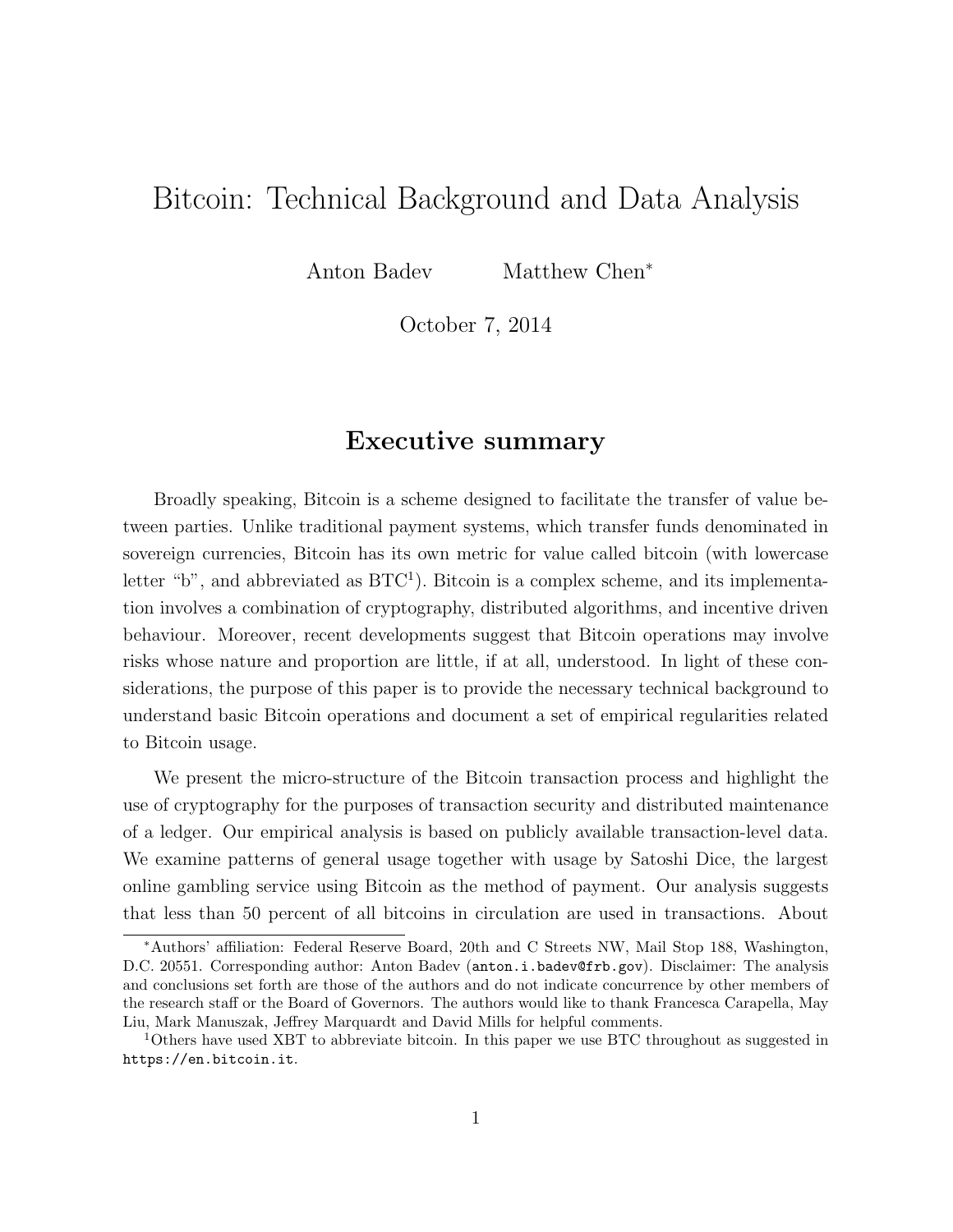half of these transactions involve less than U.S.\$100 equivalent, and for the period for which we have data for Satoshi Dice, most of these small-value transactions were related to the online gambling service. Relatively less frequent large value transactions drive the average transaction value to levels above U.S.\$40, 000 equivalent value, and are not likely to involve payments for goods and services.

Bitcoin exchange rates exhibit somewhat complicated dynamics. In the past 24 months, the USD-BTC exchange rate increased more than 50-fold. Unnoticed by the public, however, the daily variance of the USD-BTC exchange rate remained remarkably stable for this same period, once the variance calculations account for the changing exchange rate level.<sup>[2](#page-2-0)</sup> We also document that the exchange rates between bitcoin and other major currencies are not well aligned. We interpret this as lack of depth of the exchange markets and as costly exchange rather than as unexploited arbitrage opportunities. Finally, the appendix provides more details on updating the ledger, including a quantitative examination of the economic incentives for the participants in the distributed implementation of the Bitcoin system.

# 1 Introduction

The period after February 2013 witnessed developments of unprecedented scale for Bitcoin a scheme that facilitates the transfer of value between parties and that, unlike traditional payment systems, has its own metric for value (called bitcoin, with lowercase letter "b", and abbreviated as BTC<sup>[3](#page-2-1)</sup>). As of October 7, 2014 more than 64,000 businesses were reported to accept payments in bitcoins around the world, and the exchange rate was more than U.S.\$300 to the bitcoin, which is more than 50 times higher than 2[4](#page-2-2) months earlier.<sup>4</sup> In contrast to these positive developments, Mt. Gox, the largest bitcoin exchange, filed for bankruptcy in February 2014 after the announcement of a mysterious disappearance of bitcoins valued at almost U.S.\$500 million.[5](#page-2-3) These developments suggest that the apparent lucrative opportunities which Bitcoin presents may be surrounded by risks whose

<span id="page-2-0"></span><sup>&</sup>lt;sup>2</sup>This finding, however, should not be interpreted as a prediction about forward-looking risk in holding bitcoins. See also footnote [9.](#page-4-0)

<span id="page-2-1"></span><sup>3</sup>Others have used XBT to abbreviate bitcoin. In this paper we use BTC throughout as suggested in <https://en.bitcoin.it>.

<span id="page-2-2"></span><sup>4</sup>With the exception for the number of businesses accepting bitcoin, these numbers are obtained from the data we discuss in section [4.](#page-15-0) The number of businesses accepting bitcoin is reported in [\(CoinDesk,](#page-36-0) [2014,](#page-36-0) The state of Bitcoin Q2 2014). However, we do not have information of how this estimate is obtained nor how accurate it may be.

<span id="page-2-3"></span> $5F$ For more details on the incident see <https://en.bitcoin.it/wiki/MtGox>.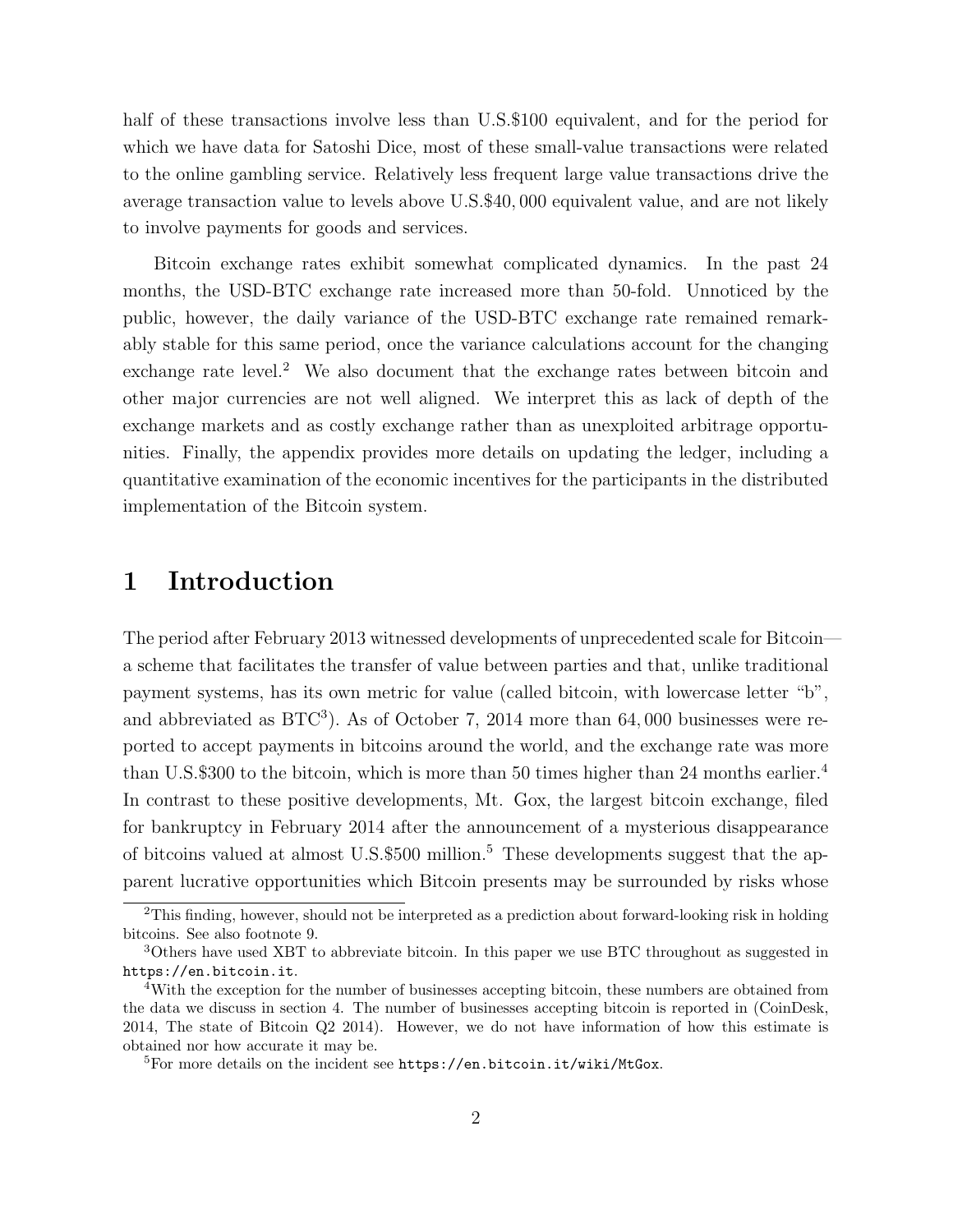nature and proportion are little, if at all, understood.

Bitcoin, like cryptocurrencies generally, is a complex scheme. Its implementation involves a combination of cryptography, distributed algorithms and incentive driven behaviour. Moreover, these are recent phenomena and there is thin academic literature, a nascent policy debate, and limited understanding from the public about cryptocurrencies overall.

The purpose of this paper is to provide the necessary technical background for understanding Bitcoin's basic operations and to document a set of empirical regularities related to Bitcoin usage. It is important to emphasize that the goal of our empirical analysis is to be informative yet not dogmatic. In particular, we provide a series of observations with the aim of motivating substantive research, not of providing definitive assertions on the future of Bitcoin. Similarly, although we hope to inform the policy debate, our analysis does not focus on the legal, regulatory, and policy implications of Bitcoin.[6](#page-3-0)

In the first part of the paper we discuss the micro-structure of the Bitcoin transaction process. The discussion pays special attention to the use of cryptography in the Bitcoin protocol. Specifically, the protocol uses cryptographic algorithms for the security of transactions and for the implementation of distributed maintenance of a public ledger. Our interest in cryptographic algorithms is also motivated by their use to enable distributed recordkeeping which has been noted to have potential applications, independently of the success of Bitcoin, to a broader set of economic practices reaching beyond the payment industry.

The second part of the paper presents an empirical analysis of transaction-level data which are publicly available from the Bitcoin system. The starting point of our analysis is identifying general patterns of usage. While we cannot tightly estimate the number of daily users, we note that it is likely to have grown exponentially. Our estimates suggest that the number of daily users has doubled every eight months.[7](#page-3-1) Despite this growth, the daily transaction volume is still negligible compared to the domestic volume of U.S.

<span id="page-3-0"></span><sup>6</sup>For example, our discussion of the anonymity of Bitcoin relates to, but is not focused on, the use of Bitcoin to finance illicit activities. Similarly, while we provide background and document patterns of usage we do not explicitly assess the potential of Bitcoin to impact the US payment or banking system, or the conduct of monetary policy. Related discussions can be found elsewhere, including in [GAO](#page-36-1) [\(2014\)](#page-36-1), [ICBA](#page-37-0) [\(2014\)](#page-37-0), and [EBA](#page-36-2) [\(2014\)](#page-36-2).

<span id="page-3-1"></span><sup>7</sup>The available data have limited power not only for the estimation of the daily use but also for the estimation of the adoption speed. With respect to the latter we only point out that bitcoin adoption is subject to network externalities. Thus, everything else equal, it can take longer for schemes like Bitcoin to mature, i.e. to attract a critical mass of users. For more on network externalities in payments see [Prager, Manuszak, Kiser and Borzekowski](#page-37-1) [\(2009\)](#page-37-1).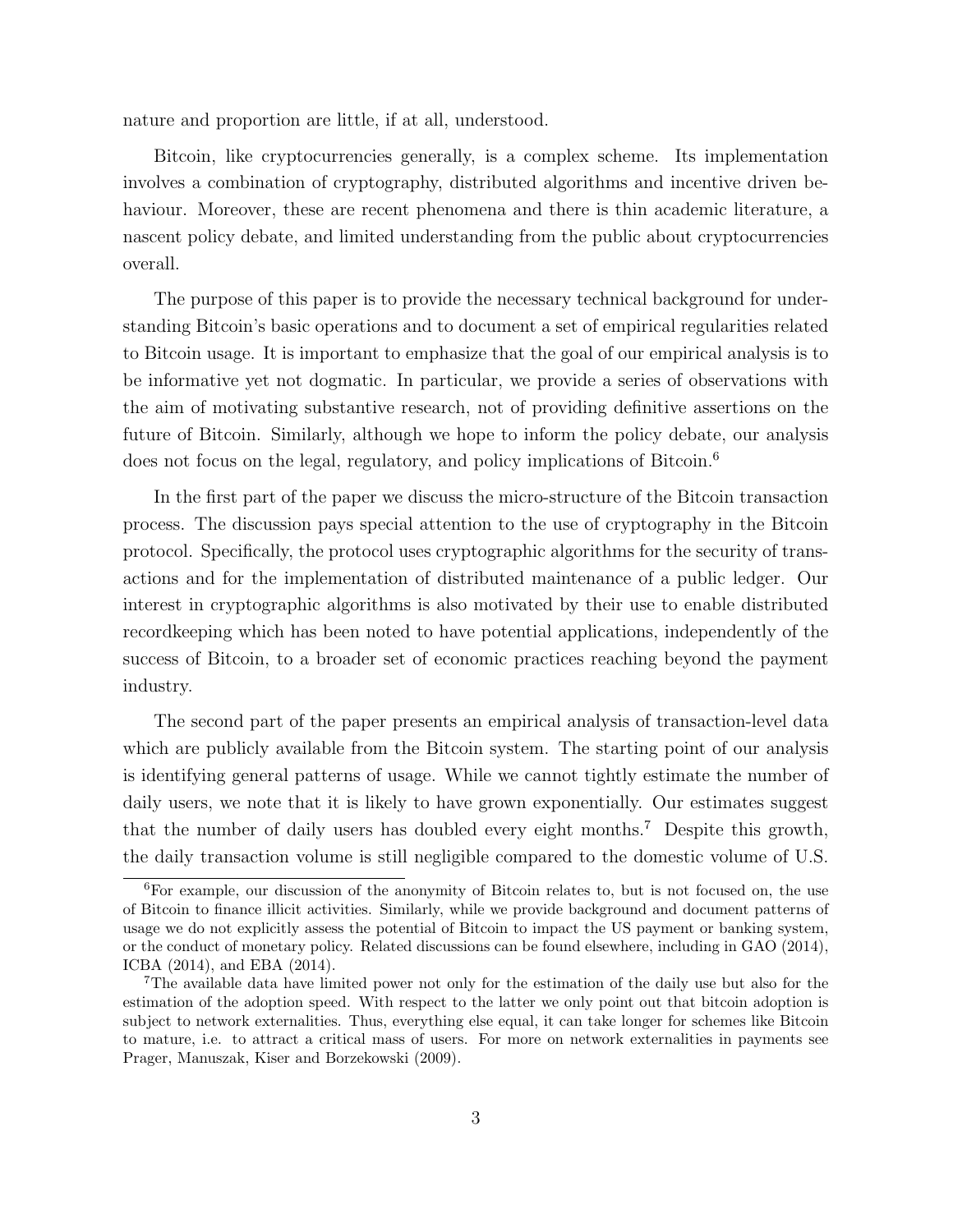payment systems, and even more so as compared to the overall volume of international payments. Looking at the composition of transactions, we note that about half of the transactions involves more than U.S.\$100 equivalent value and drive the average transaction value to U.S.\$40, 000 equivalent value. For the period for which we have data for Satoshi Dice, most of the transactions involving less than U.S.\$100 equivalent value can be attributed to the online gambling service.<sup>[8](#page-4-1)</sup> These observations all together suggest that Bitcoin is still barely used for payments for goods and services.

The empirical analysis concludes with a set of observations which are broadly related to the use of Bitcoin for investment and payment purposes. In particular, we discuss the speed of recycling of bitcoin addresses and the nature of risk associated with holding bitcoins. More than half of the bitcoins in circulation have not been used in transactions the past three months and about a third have not been used in the past year. These overall statistics constitute an estimate of the proportion of bitcoins in circulation which are held for "investment" purposes. Next, we examine the dynamics of the bitcoin exchange rate. We argue that the vigorous growth in bitcoin value in the past 18–24 months has been accompanied by almost unchanged daily variance of the exchange rate once the variance calculations account for the changing exchange rate level.<sup>[9](#page-4-0)</sup> This point has remained largely unnoticed because it cannot be readily inferred by the raw exchange-rate trends (typically reported by the media). Finally, the exchange rates between bitcoin and other major currencies are not well aligned. We interpret this as lack of depth of the exchange markets and costly exchange rather than as unexploited arbitrage opportunities.

The appendix contains additional materials related to the Bitcoin scheme, including more technical details on updating the ledger. The appendix also includes a quantitative examination of the incentives for participation in the distributed implementation of the Bitcoin system. Our analysis of past developments in the magnitude and the structure of the rewards lends support to recent concerns regarding the cost efficiency and the sustainability of the Bitcoin scheme (see [Levine,](#page-37-2) [2014\)](#page-37-2).

<span id="page-4-1"></span><sup>8</sup>Satoshi Dice is the largest online gambling service using Bitcoin as the method of payment. For the majority of its life, Satoshi Dice accounted for more than 40 percent of the overall bitcoin transaction volume. For more see section [5.3](#page-18-0) on page [18.](#page-18-0)

<span id="page-4-0"></span><sup>9</sup>While we do not do this here, this observation merits further analysis. For example, such stable exchange rate variance could in principle be the result of activities by parties interested in the stability and trustworthiness of the system.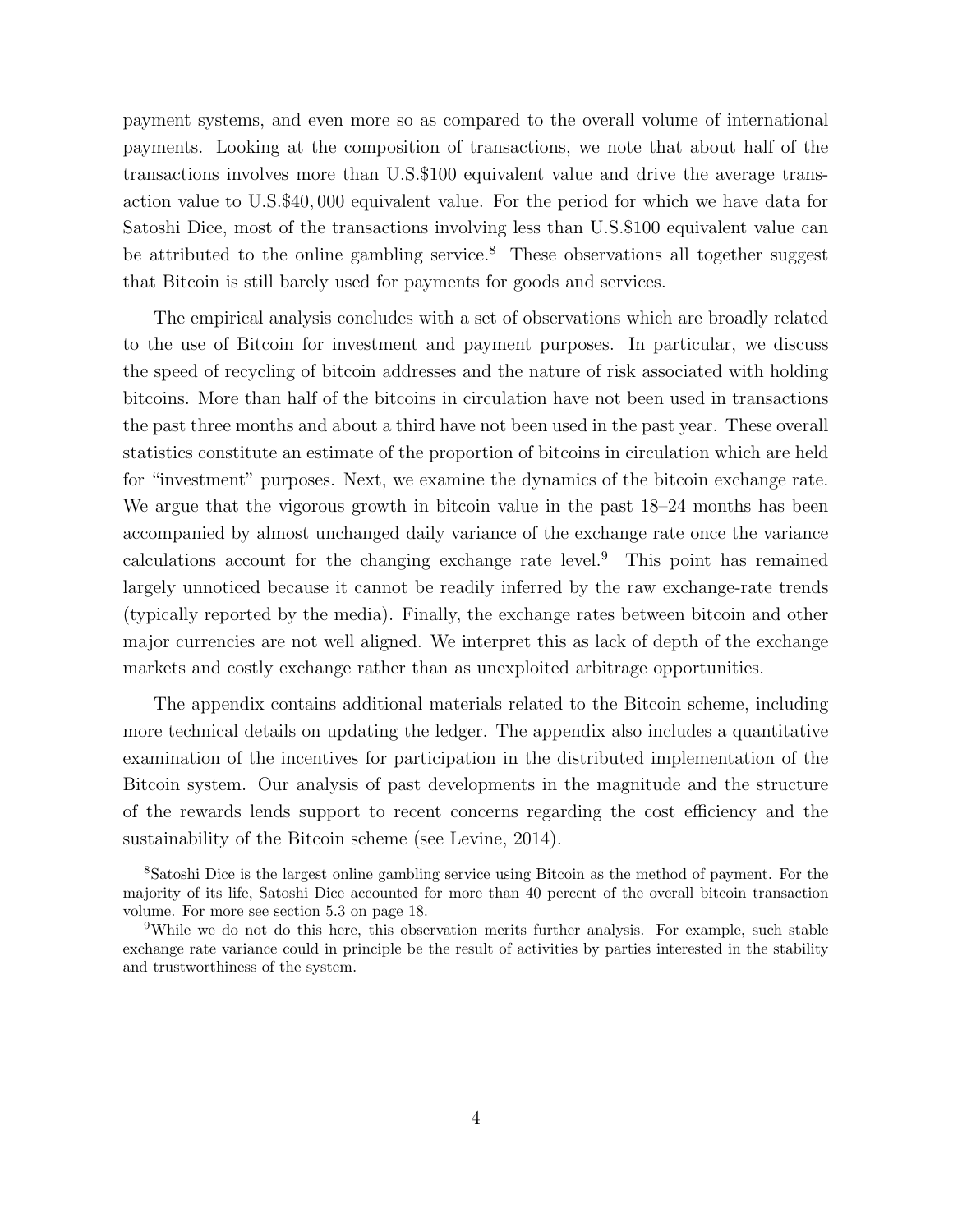# 2 Bitcoin: an overview

The Bitcoin scheme carries attributes of a payment system in that it facilitates the transfer of value between parties. Unlike traditional payment systems, which typically involve the transfer of value denominated in a sovereign currency such as the US dollar, Bitcoin has its own metric for value called a bitcoin.<sup>[10](#page-5-0)</sup> In essence, a bitcoin is an electronic token without reference to any underlying commodity or sovereign currency, and is not a liability on any balance sheet. Owning bitcoins amounts to nothing more than having the ability to move these bitcoins in the Bitcoin ecosystem (see section [3.2.1\)](#page-10-0). As such, a bitcoin has no intrinsic value. Rather, a bitcoin's value is derived mainly from its use for making payments in the Bitcoin system, and from the purpose of accruing gains from bitcoins' possible appreciation. To our knowledge, a bitcoin has no legal tender status in any jurisdiction at the time of this writing.<sup>[11](#page-5-1)</sup> Moreover, some economists have questioned whether bitcoins meet the standard attributes of money (see the discussion in [Yermack,](#page-38-0) [2013,](#page-38-0) and [Lo and Wang,](#page-37-3) [2014\)](#page-37-3).

Figure [1](#page-6-0) shows a diagram of payments on the Bitcoin users' network. The nodes are entities and the directed arrows depict payments in bitcoin. As the diagram suggests, the entities transact *directly*, that is, in contrast to most traditional payment systems where various parties, such as banks, processors, and networks, sit between the payor and payee, there is no designated intermediary in Bitcoin.<sup>[12](#page-5-2)</sup> Each transaction is chronologically recorded in a public ledger, called the blockchain, by participants in the network. There is a reward for recording transactions in the blockchain, and the participants in the Bitcoin system compete (by solving a computationally intensive cryptographic problem) to make records. A well-defined process, which guarantees consensus, elects the winning participant and the blockchain is updated. Importantly, each participant keeps a copy of the ledger, and the consensus of the incremental changes guarantees that these copies are identical.[13](#page-5-3) Thus, the verification and the record keeping of transactions is decentralized.

<span id="page-5-0"></span><sup>&</sup>lt;sup>10</sup>We follow the convention of distinguishing bitcoin (with lowercase letter "b") from Bitcoin—the payment system. To our knowledge this distinction is used for no other virtual currency scheme.

<span id="page-5-1"></span><sup>11</sup>For a related discussion on the topic of consumers' risks, including the lack of customers' legal protection, see [\(ICBA,](#page-37-0) [2014,](#page-37-0) Virtual Currency: Risk and Regulation) and [\(EBA,](#page-36-2) [2014,](#page-36-2) Opinion on Virtual Currencies).

<span id="page-5-2"></span><sup>12</sup>Many businesses have recently emerged that make using Bitcoin more accessible. Thus, in practice, some of these businesses act as intermediaries. Unfortunately, our data does not allow us to estimate what percentage of the Bitcoin users transact directly as opposed through some type of service provider. For a related conceptual discussion see [Lo and Wang](#page-37-3) [\(2014\)](#page-37-3).

<span id="page-5-3"></span><sup>&</sup>lt;sup>13</sup>The appendix (page [29\)](#page-29-0) contains a closer discussion of the Bitcoin protocol. To avoid confusion, we only mention that the process of determining the main version of a blockchain ensures that it is the one created by a majority of the computational resources on the network.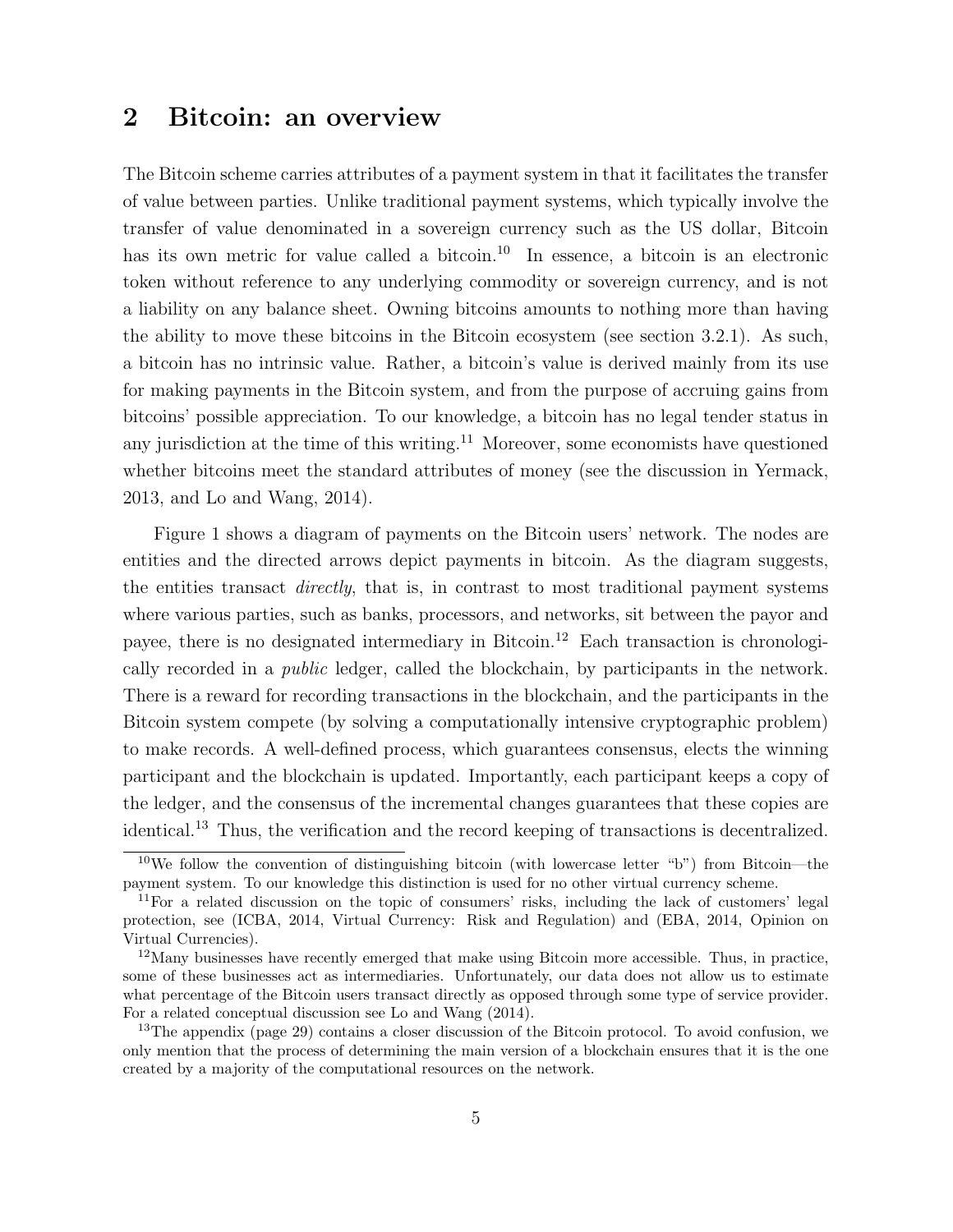<span id="page-6-0"></span>Figure 1: The Bitcoin concept



Note: There are four entities  $A, B, C$  and  $D$ , transacting directly with each other, i.e. with no intermediary. In addition, the diagram shows the possibility of B transacting with itself. All transactions are chronologically recorded in a public ledger called a blockchain.

The procedure for rewarding those who make records on the blockchain embeds the economic incentives driving the system and appears to "hard-code" the growth of the bitcoin supply. Specifically, the reward for recording a transaction includes a (voluntary) fee and newly minted bitcoins.<sup>[14](#page-6-1)</sup> In fact, the latter is where the novelty of the Bitcoin scheme for governing the amount of bitcoins in circulation lies. Because the rate of making transaction records is stable over time, there is some certainty about the rate of growth of bitcoins (hence the amount of bitcoins in circulation, shown in figure [30](#page-33-0) in the appendix). Moreover, because the rate of growth of bitcoins is set to decrease exponentially, the total amount of bitcoins is bounded at 21 million and the bound is expected to be reached in 2140.[15](#page-6-2)[16](#page-6-3)

The Bitcoin transaction process is fairly complex and computer scientists are actively investigating aspects of its security, privacy, distributed control and incentive schemes. For example, although Bitcoin is referred to as a near-instantaneous payment system (on average it takes 10 minutes to process a transaction), some have questioned its suitabil-

<span id="page-6-1"></span><sup>&</sup>lt;sup>14</sup>Recently, the magnitude and the structure of miners' rewards have attracted much public attention. In particular, concerns have been raised on the cost-efficiency of the system and on whether the incentives to maintain the distributed record-keeping are sustainable. Appendix [B.2](#page-31-0) (on page [31\)](#page-31-0) provides a quantitative examination of miners' incentives and suggests further references.

<span id="page-6-2"></span><sup>&</sup>lt;sup>15</sup>To be precise, the rate of recording transaction blocks (not individual transactions) is stable over time and the amount of newly minted bitcoins is specified per block of transactions.

<span id="page-6-3"></span> $16$ See <https://bitcoin.org/en/faq>.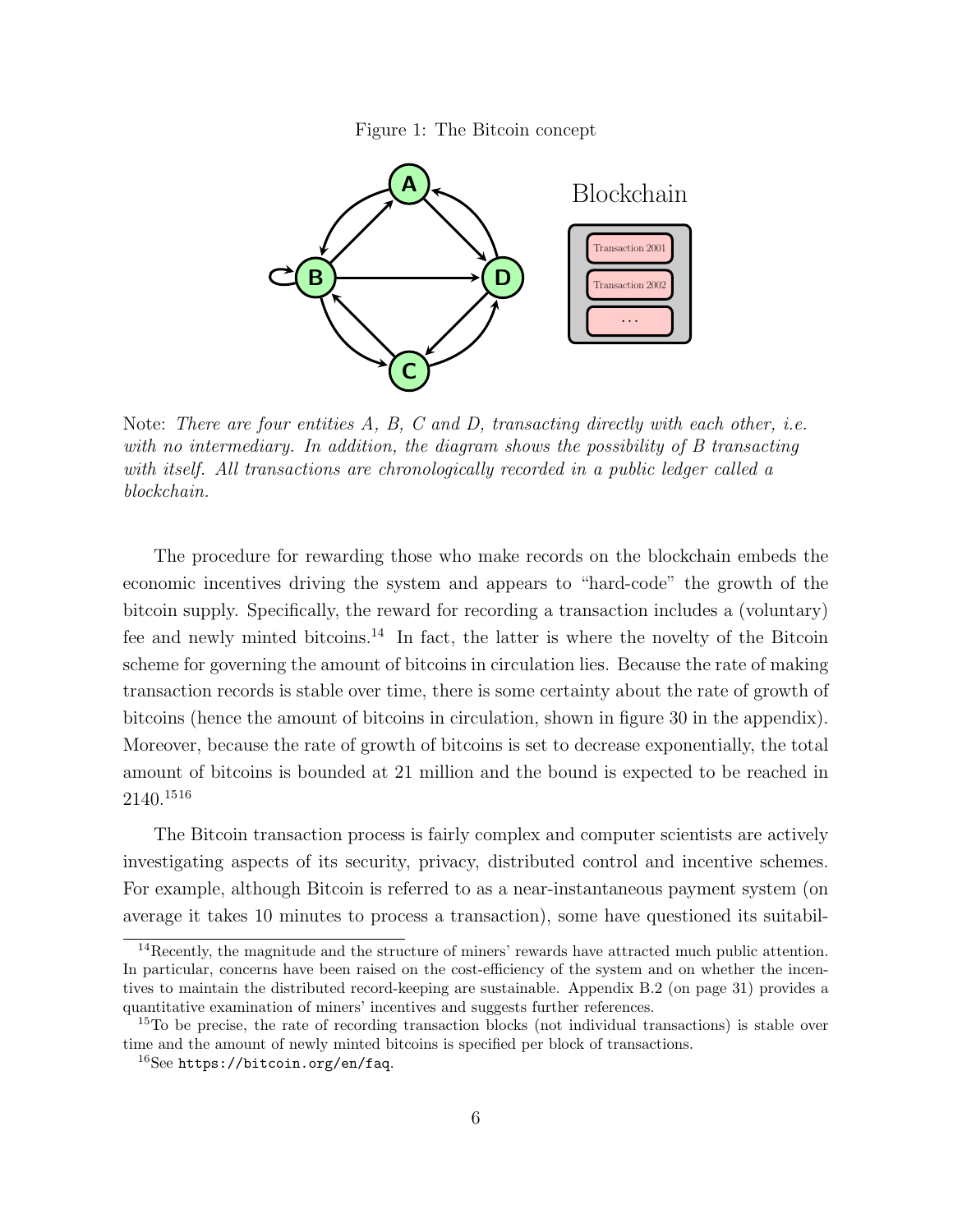ity for fast payments.[17](#page-7-0) Further discussion of these topics is beyond the scope of this work; however, section 3 provides a technical yet accessible presentation of the bitcoin transaction process.

# 3 The Bitcoin transaction process

We now turn to describe the Bitcoin transaction process. Because cryptographic algorithms have implications for the security and privacy of Bitcoin's implementation, we start with a brief overview. Then we turn to describe a transaction record on the public ledger. Because the public ledger is the main source of information for the activity in the Bitcoin system, its structure naturally determines the scope of our empirical analysis. Finally, we present the process of executing a payment between two parties using the Bitcoin network.

## 3.1 Cryptographic basics

The Bitcoin transaction process uses cryptography to verify transactions, process pay-ments, and control the supply of bitcoins.<sup>[18](#page-7-1)</sup> The particular cryptographic schemes implemented in the Bitcoin protocol are not new and, in fact, are used in a wide range of information security applications. Because the topic is somewhat esoteric in economic applications and, more importantly, because we believe that cryptographic and distributed algorithms may have applications to a broader set of economic practices reaching beyond the payment industry, we review at some length the principles of their operation below.

Bitcoin relies on two cryptographic schemes: *digital signatures* and *cryptographic hash* functions. Briefly, the former enables the exchange of accurate (payment) instructions between the parties of a transaction, and the latter is used to enforce discipline in writing transaction records in the public ledger. Neither of these schemes is unique to Bitcoin; they are widely used to secure commercial and government communications. For the sake of completeness, we provide a brief outline below.

<span id="page-7-0"></span><sup>17</sup>[Karame et al.](#page-37-4) [\(2012\)](#page-37-4) argue that bitcoins can be double-spent in the context of fast payments. In fast payments the time between the payment and the delivery of goods or services is on the order of seconds, e.g. online services, ATM withdrawals, vending machine payments, etc.

<span id="page-7-1"></span> $^{18}$ For this reason Bitcoin is often referred to as a cryptocurrency.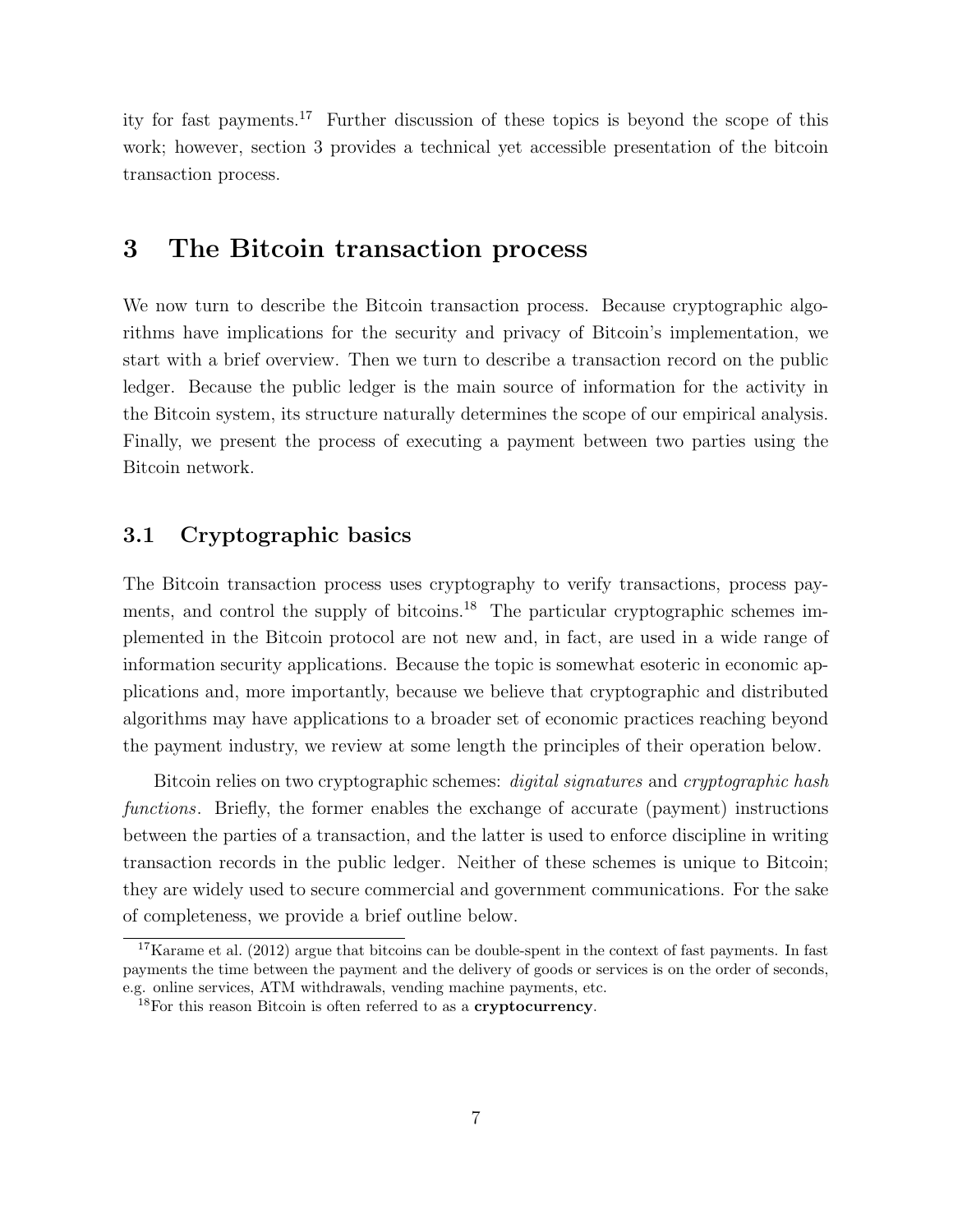<span id="page-8-0"></span>Figure 2: Public Key Encryption



#### 3.1.1 Digital signatures

Digital signatures are a way to authenticate a message between a sender and a receiver in a way that ensures:

- (i) authentication: the recipient can verify that the message came from the sender,
- (ii) non-repudiation: the sender cannot deny sending the message,
- (iii) integrity: the message has not been tampered with.

The implementation of digital signatures involves *public key encryption*, where a pair of keys—public and private—are generated with certain desirable properties.

Figure [2](#page-8-0) illustrates the process of digitally signing a message (or a unit of data). The "sign" function combines the message with the private key of the sender to produce signature c. The process of obtaining c is in effect signing the message with the identity of the sender, her private key  $p_a$ . The intended recipient then receives the signed message (the message  $m$  together with its signature  $c$ ). Before accepting the message, the receiver verifies the authenticity of its sender by comparing the message and the public key of the sender. This is done by the "verify" function that takes as inputs the signed message  $(m)$ and c) together with the public key  $p_k$  and produces a binary output state: accept or reject. The sign and verify functions are publicly accessible.

The Bitcoin protocol employs the above scheme to sign transaction messages. In particular, transaction m is signed with the private key  $p_a$  and then broadcast to the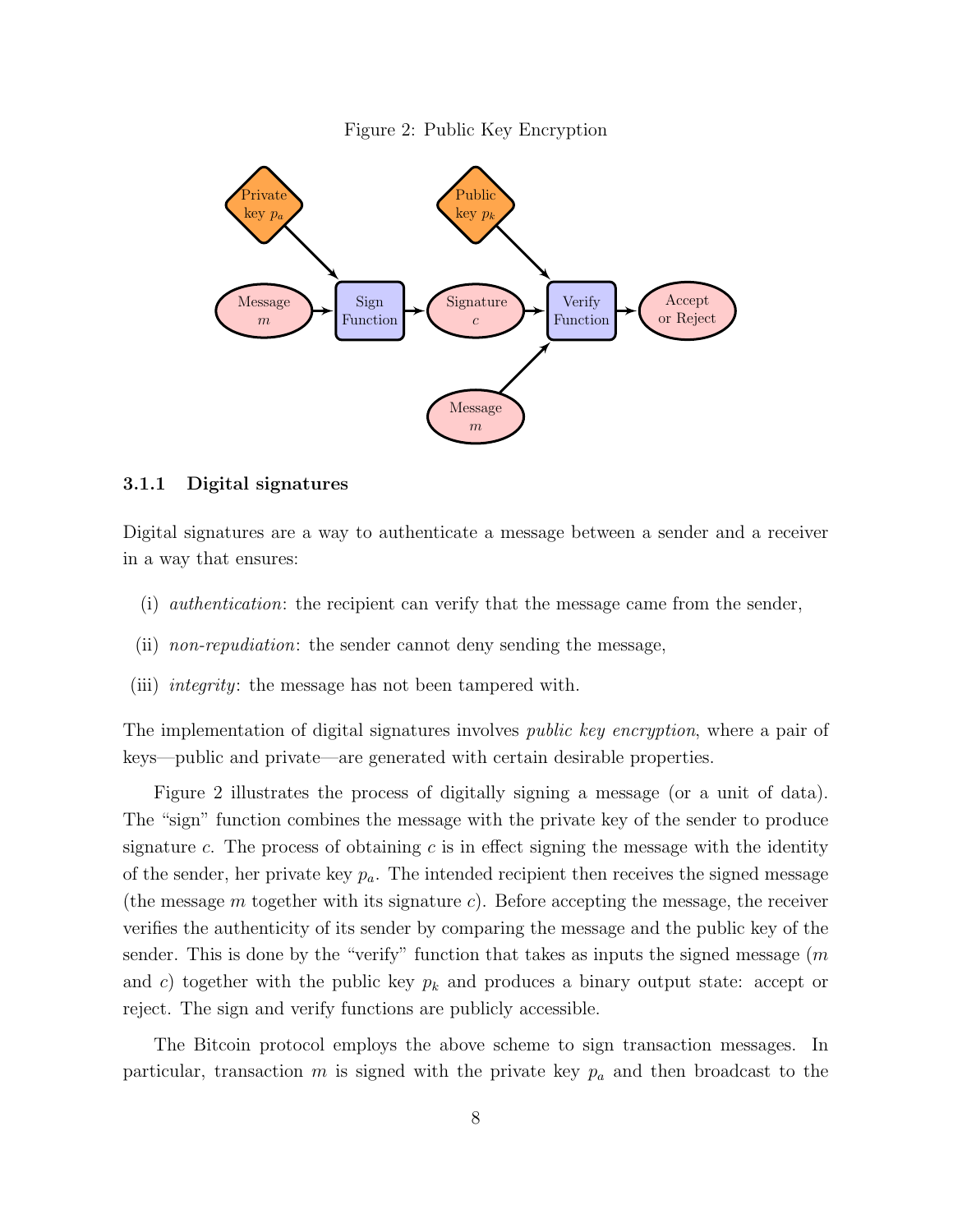bitcoin network. All members of the Bitcoin system can verify that this transaction came from the owner of public key  $p_k$  by taking the message m, signature c, and public key  $p_k$ and running the verification algorithm.[19](#page-9-0)

#### 3.1.2 Cryptographic hash functions

In general, a cryptographic hash function takes as input a string of arbitrary length and returns a string with predetermined length. We will refer to the input as message  $m$  and the output as hash  $h$ . The function is deterministic, meaning that the same input  $m$  will always give the same output h. However, knowing the hash of the message reveals little if anything about the message. This is fundamental for hash functions and is more formally stated below.

- 1. Pre-image resistance. Given a hash h it is difficult to find a message m such that  $hash(m) = h.^{20}$  $hash(m) = h.^{20}$  $hash(m) = h.^{20}$
- 2. Second pre-image resistance. Given message  $m_1$  it is difficult to find a different message  $m_2$  such that hash $(m_1) = \text{hash}(m_2)$ . In other words changing the message leads to changing the hash.
- 3. Collision resistance. It is difficult to find two different messages  $m_1$  and  $m_2$  such that  $hash(m_1) = hash(m_2)$ .

Another desirable property of the hash function is that even small changes in message m are likely to change hash  $h = \text{hash}(m)$  significantly. This makes it very unlikely for someone to be able to infer the content of the message from the hash. In summary, the output of hash functions is very much unpredictable (looks random) although it is deterministic. Bitcoin mainly uses SHA-256, a type of Secure Hash Algorithm (SHA-2) designed by the National Security Agency and published by the National Institute of Standards and Technology (see [Dang,](#page-36-3) [2012\)](#page-36-3).

<span id="page-9-0"></span><sup>&</sup>lt;sup>19</sup>The specific class of digital signatures used is called the Elliptical Curve Digital Signature Algorithm. See [NSA](#page-37-5) [\(2009\)](#page-37-5).

<span id="page-9-1"></span> $20$ Here and below difficult means statistically unlikely to be achieved through guessing. That is, although random guessing will eventually succeed in finding the proper message, it has such a low probability that the overall likelihood of success in a life-time is statistically negligible.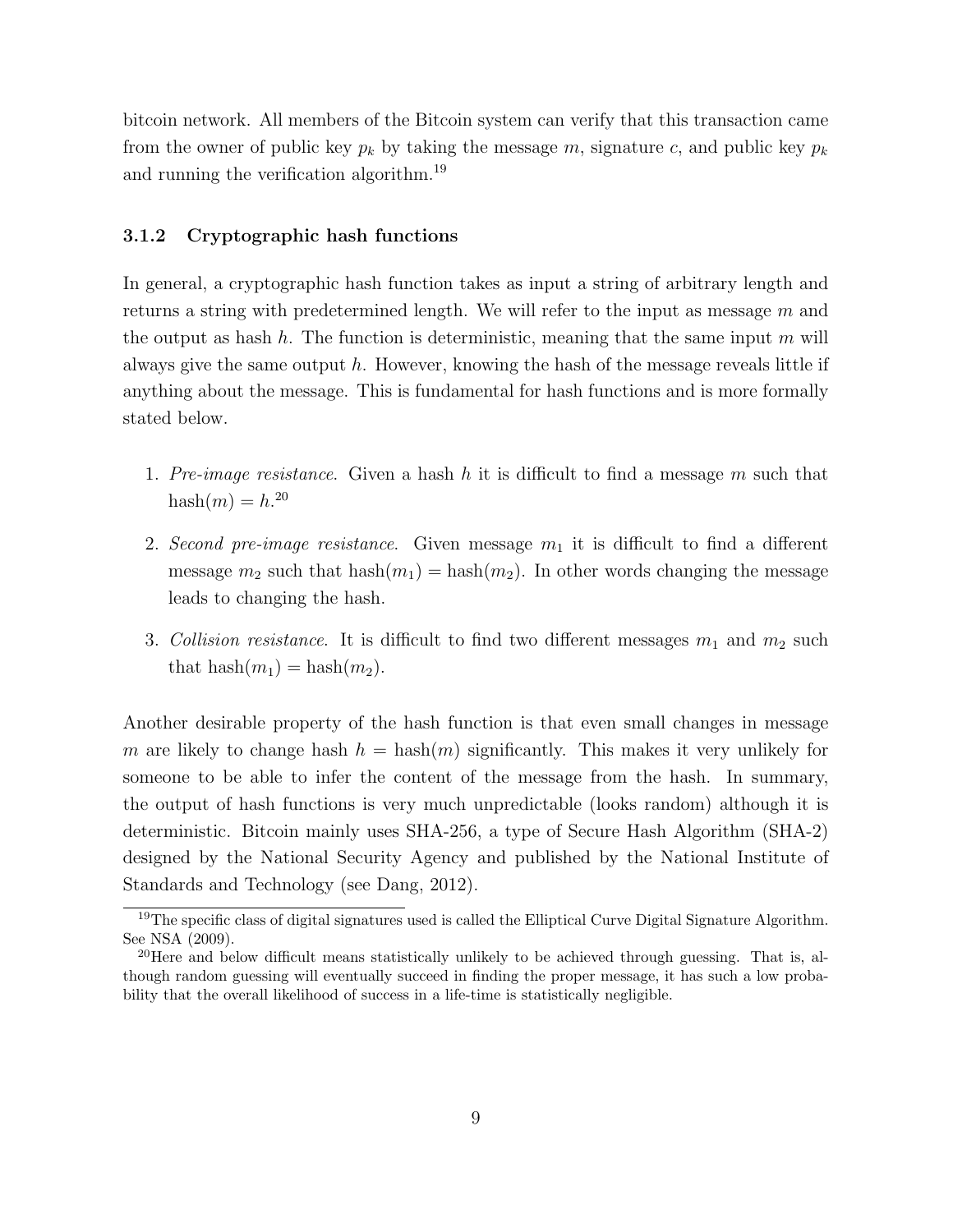## 3.2 A Bitcoin transaction

#### <span id="page-10-0"></span>3.2.1 Bitcoin ownership and Bitcoin addresses

From a technical point of view, bitcoins reside in what is known in the bitcoin system as bitcoin addresses. The ownership of a particular amount of bitcoins reduces to the capability of sending payments (over the Bitcoin network) from the bitcoin address(es) with which these bitcoins are being associated. The capability of sending payments from Bitcoin addresses is controlled via digital signatures (we introduced above) that involve pairs of a public key  $p_k$  and a private key  $p_a$ . In particular, each bitcoin address is indexed by an unique public ID—an alpha numeric identifier which, in fact, corresponds to the public key  $p_k$ <sup>[21](#page-10-1)</sup>. The private key  $p_a$ , which is the counterpart of  $p_k$ , gives control over the bitcoins held in this address. Specifically any payment (message) involving this address as a sending address has to be signed with the proper private key to be considered valid. In simple words, owning the bitcoins in a given bitcoin address amounts to knowing the private key which corresponds to the public ID (i.e. the key  $p_k$ ) of that address.<sup>[22](#page-10-2)</sup>

At any point in time every bitcoin address is associated with a given bitcoin balance which is, in effect, public information. This is the case because any participant in the Bitcoin network can deduce the bitcoin balances following a given transaction history that is recorded in the public ledger. In particular, every existent or proposed (newly broadcast) transaction can be checked for consistency against the preceding history of transactions i.e. it can be verified that the amounts transacted are available in the corresponding bitcoin addresses.

#### <span id="page-10-4"></span>3.2.2 A transaction on the blockchain

Entities engage in transactions on the Bitcoin network through a collection of bitcoin addresses, figuratively called their wallet—a set of bitcoin addresses owned by a single entity.[23](#page-10-3) In particular, each transaction record involves one or more sending addresses and one or more receiving addresses together with how much each of these addresses send and receive. Figure [3](#page-11-0) reflects this description. In the figure, there are two sending

<span id="page-10-2"></span><span id="page-10-1"></span> $^{21}\mathrm{An}$  example of such identifier is:  $1\text{JArS6jzE3AJ9sZ3aFij1BmTcpFGgN86hA.}$ 

<sup>&</sup>lt;sup>22</sup>Note that "forgetting" or "losing" the alpha numeric string which represents the private key to a given address implies that the bitcoins associated with this address are irreversibly lost.

<span id="page-10-3"></span><sup>&</sup>lt;sup>23</sup>Here we use "wallet" to refer to the general concept of owning multiple addresses. It is not to be confused by the use of "wallet" or "digital wallet" to refer to computer applications dedicated to managing bitcoin addresses. In reality one can own multiple "digital wallets" from different service providers.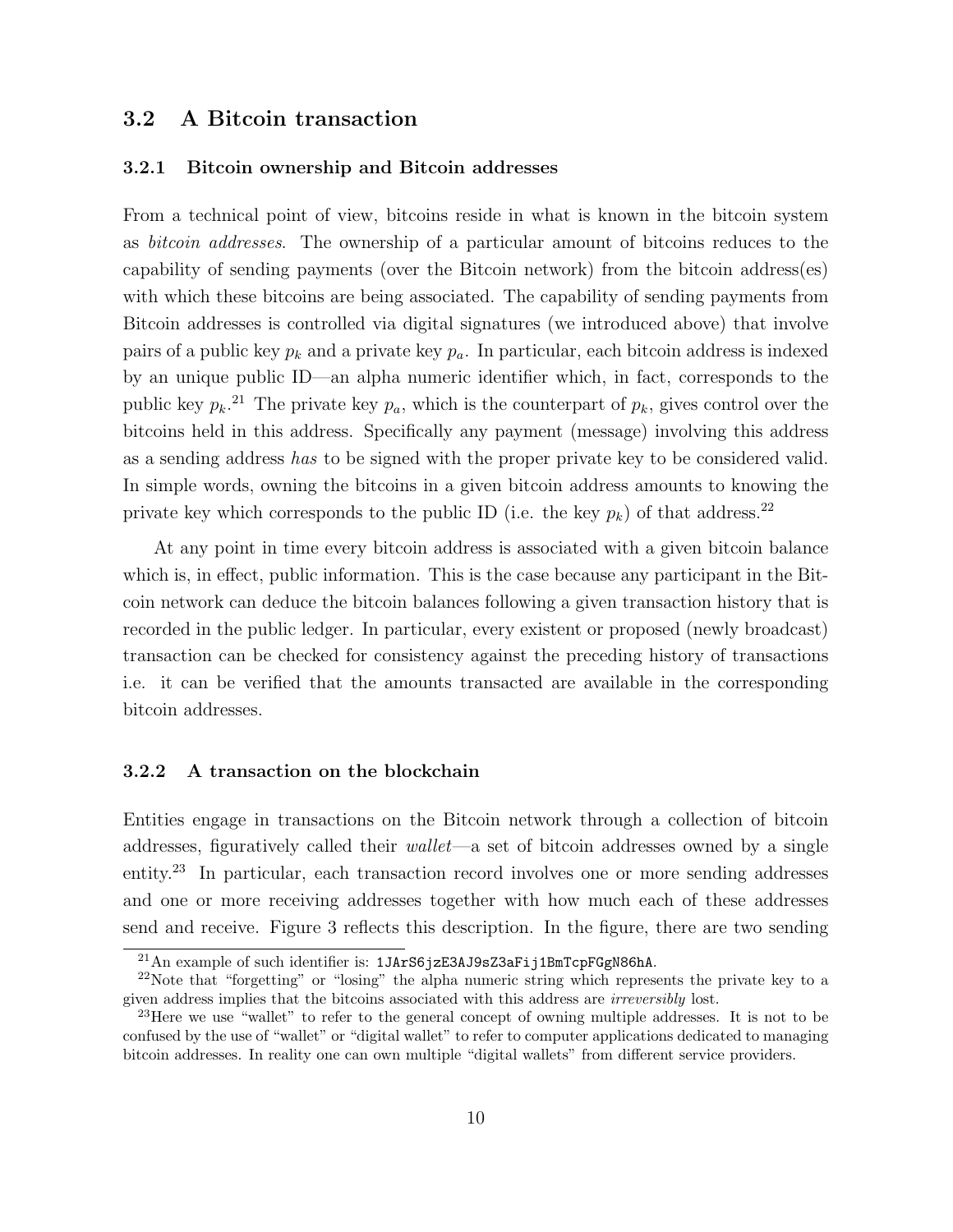<span id="page-11-0"></span>

addresses (sending 10 and 55 BTC, respectively) and two receiving addresses (receiving 60 and 5 BTC, respectively). Note that a transaction is the atomic record in the ledger, that is the most detailed level of reporting recorded on the blockchain. An important implication is that because there may be multiple sending and receiving addresses per transaction record, one cannot assign a particular sending address to the funds being sent to a particular receiving address. A further implication of this observation is that one cannot assign serial numbers to bitcoins and trace their paths on the Bitcoin network.

Another important aspect of the way a blockchain is organized is that the boundaries of the wallets are not recorded in the data. Thus, although the ledger is public, one cannot directly observe how bitcoins change ownership. Figure [4](#page-12-0) presents a diagram of an actual transaction, that occurred on January 15, 2014. There is one transaction denoted with the white rectangle that involved 14 sending addresses shown in green and 12 receiving addresses shown in blue. In this particular case, one cannot deduce how many entities were involved in the transaction. For example, was there only 1 entity who owned all the sending addresses or were these 14 different entities? We return to this point when we analyze the data from the public ledger.

## 3.3 The Bitcoin transaction process

The Bitcoin transaction process has mechanisms in place which guarantee that (a) the verification of each transaction is distributed among multiple participants in the network, (b) the recording of each transaction is time discretized, i.e. transactions are linearly ordered with consecutive time stamps, (c) the participants in the payment network compete and are rewarded for recording a transaction, and (d) multiple nodes cross-check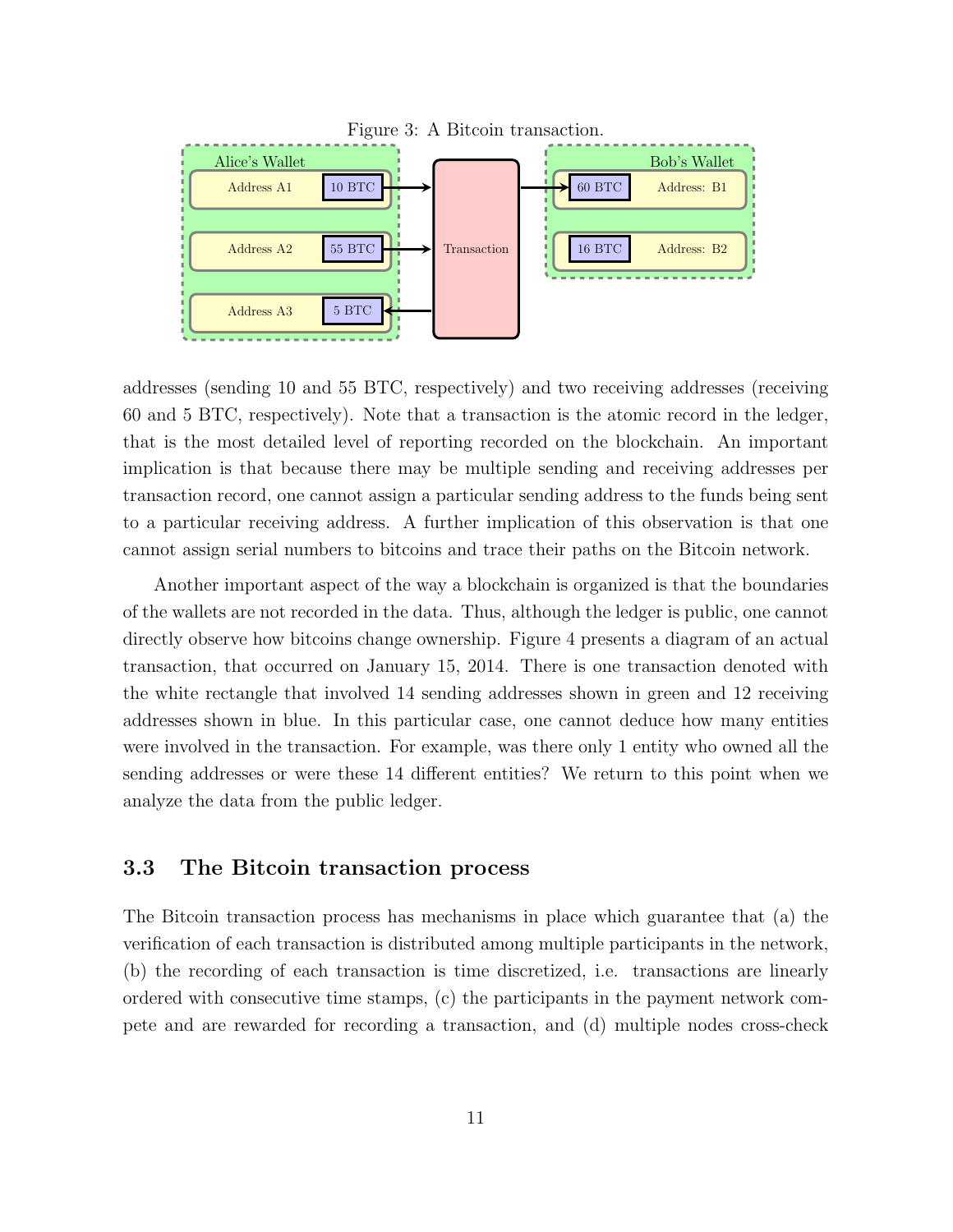Figure 4: A Bitcoin transaction as seen in the data.

<span id="page-12-0"></span>

each transaction record.<sup>[24](#page-12-1)</sup> Below we review the Bitcoin transaction process highlighting the above properties.

#### 3.3.1 Initiating a transaction

Suppose that Alice would like to send Bob 1 bitcoin using the Bitcoin network. To do that, both Alice and Bob need to have bitcoin addresses. Call these address<sup>Alice</sup> and  $\mathbf{address}^{Bob}$ . Then Alice needs to issue and (digitally) authenticate a message of the sort

```
"address<sup>Alice</sup> is sending address<sup>Bob</sup> 1 bitcoin."
```
Because each bitcoin address is identified by a public key, the above message can be represented by figure [5.](#page-13-0) (recall our discussion from section [3.2.1\)](#page-10-0)

Once Alice signs a transaction message, such as the one in figure [5,](#page-13-0) with her private key and broadcasts it, every one on the Bitcoin network can verify that it was Alice who issued the message and the message has not been tampered with. Moreover, as we pointed out earlier, the digital signatures ensure that no one else could have signed this message, i.e. Alice cannot deny having signed it.

<span id="page-12-1"></span><sup>24</sup>We use node and participants interchangeably. Participants in the payment networks are nodes in the graph induced by the payment activities.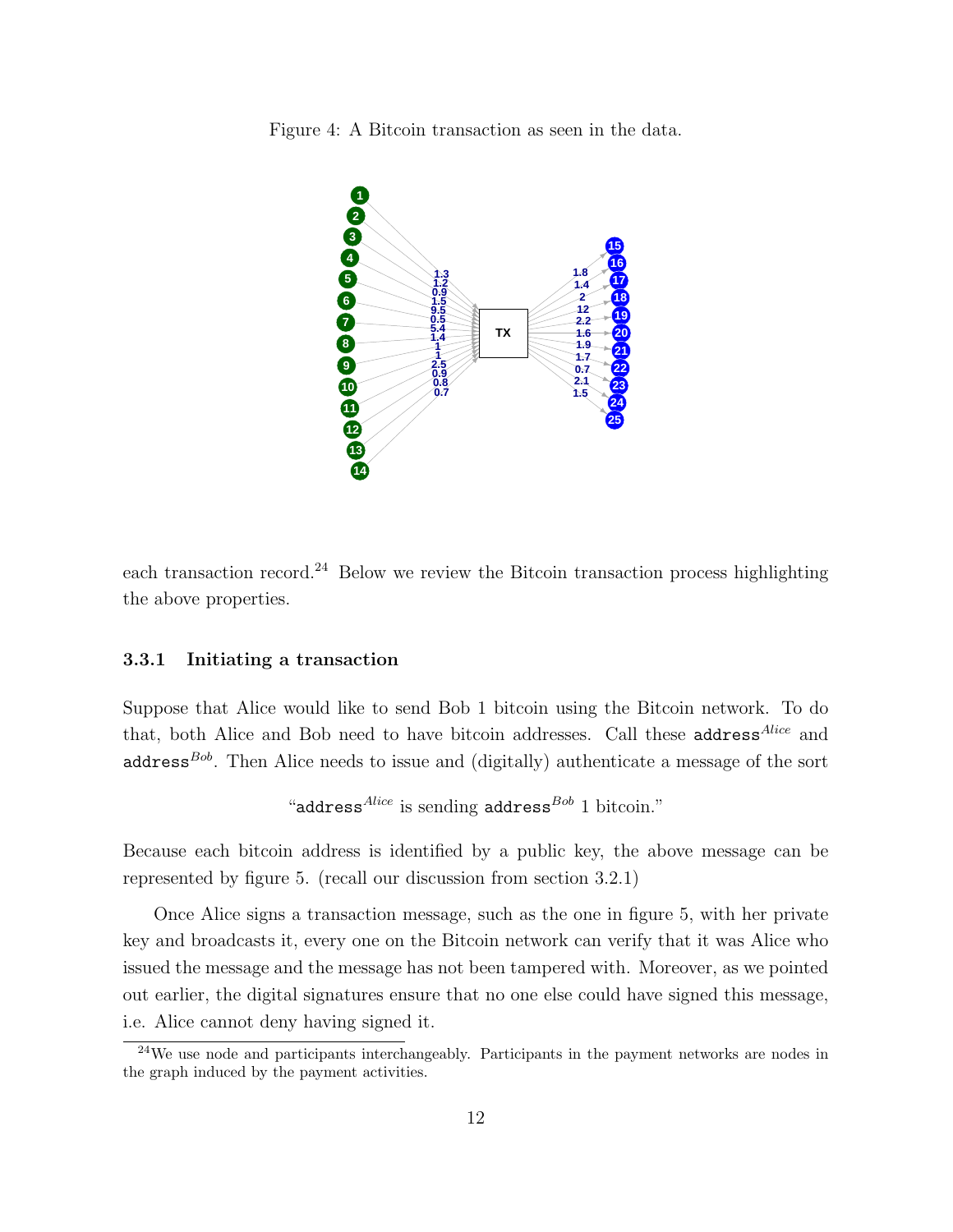Figure 5: Example of a simple transaction

<span id="page-13-0"></span>

#### 3.3.2 Verifying a transaction

Before executing a transaction (which amounts to recording the transaction on the ledger) the Bitcoin protocol has to verify two aspects of the transaction message: "address<sup>Alice</sup> is sending  $\alpha$ ddress<sup>Bob</sup> 1 bitcoin". First, is it Alice who has broadcast the transaction message?[25](#page-13-1) As we discussed, the digital signature scheme guarantees that indeed only the owner of the private key for this address could have signed the message. Second, are there enough funds at the sending address to guarantee that the transaction can be completed? Below we discuss how the Bitcoin protocol handles this in a hypothetical scenario, deferring the complexity of the underlying mechanics for a moment.

Suppose there were a single designated participant who maintains all account balances and receives each transaction request. In addition, suppose that the protocol requires that transactions are accepted sequentially, for example, every day there is at most one transaction accepted for verification and clearance. It would have then been trivial in terms of effort for this designated entity to verify the integrity of the transaction request and the availability of funds, and then proceed to record the transaction. Moreover, the fact that transaction requests are accepted sequentially guarantees that duplicated messages and double spending can be readily detected. Note that this hypothetical scenario does not require the books to be either public or private.

More generally, although maintenance of records and verification of transactions are core functions of all electronic payment systems, these functions typically occur through private ledgers maintained by trusted third parties.[26](#page-13-2) Decentralized systems such as Bitcoin replace third party intermediaries and the records kept by them with the public ledger maintained by a distributed information system. In particular, the public ledger

<span id="page-13-2"></span><span id="page-13-1"></span><sup>25</sup>Note that Bob's authorization is not needed for initiating and eventually recording the transaction.

<sup>&</sup>lt;sup>26</sup>In payment card systems, for example, banks maintain their own records of the balances of their account-holders. These banks, in turn, use the functionality and record-keeping systems of payment card networks to exchange information needed to allow the transfer of balances between agents (see [Prager,](#page-37-1) [Manuszak, Kiser and Borzekowski,](#page-37-1) [2009\)](#page-37-1).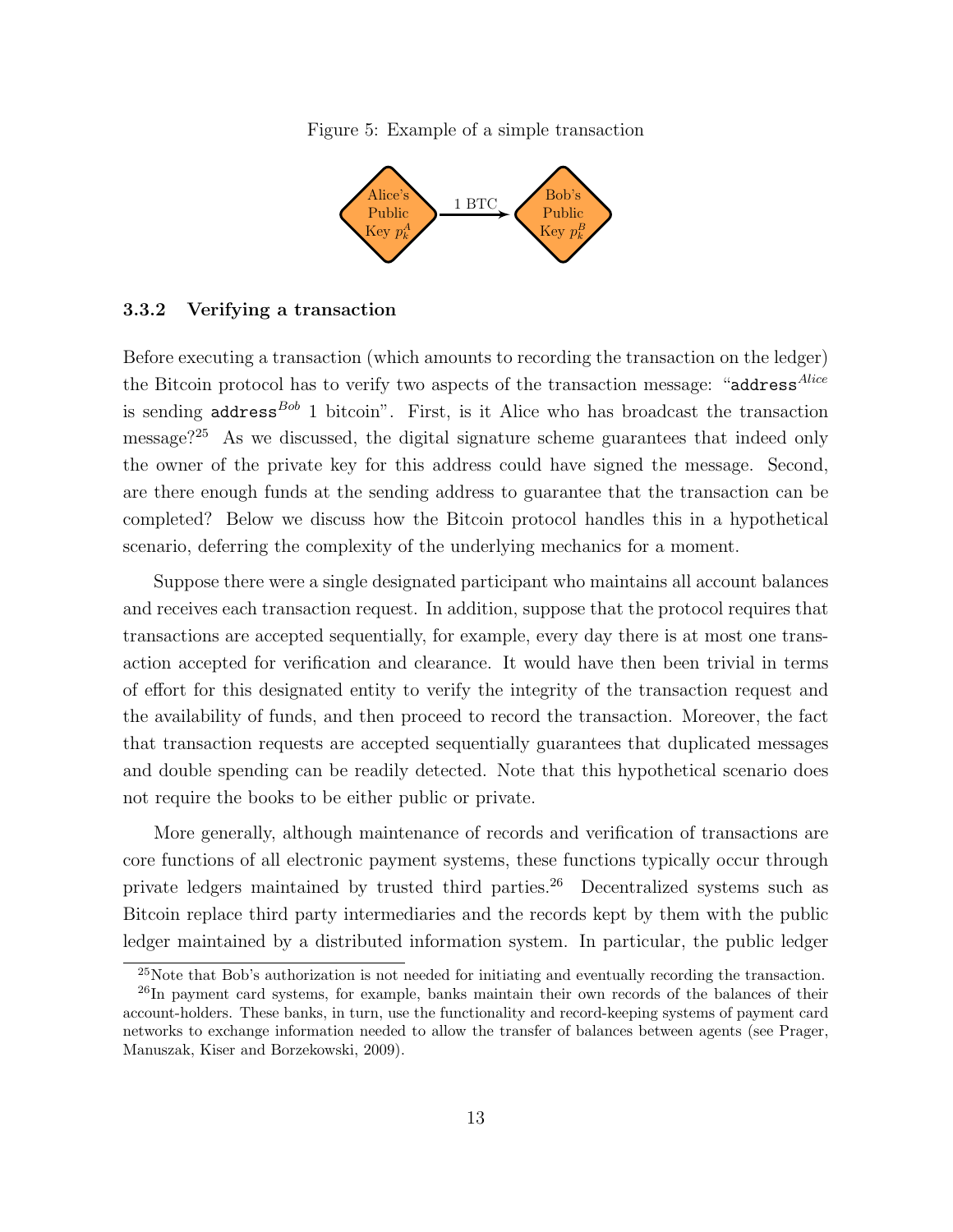in the system allows for decentralized approach to transaction message verification.

#### 3.3.3 Blockchain update

After the initial verification of a signed transaction message, a set of participants in the Bitcoin network compete to record the transaction in the blockchain. First, the competing nodes group transactions, which have been broadcast since the last record on the blockchain, in a block of transactions. The block then is used to define a computationally intensive task (to be discussed below). The winner of the competition is the node who first solves this task. Once the winner is determined, the transaction record is completed. The winning node is entitled to make the record and collect the reward. It remains to describe the computationally intensive task that defines the competition for recording a block of transactions.

The task on which the nodes compete builds on one of the cryptographic schemes we discussed above—the hash function—and is illustrated in figure [6.](#page-15-1) First, a block of newly broadcast transactions is used as an input into the cryptographic hash function to obtain a hash called a digest. This digest together with a nounce—an alpha-numeric string—and the hash of the previous block, are input into another hash function that delivers a blockchain hash of the new block. The task that nodes need to solve comprises finding a nounce such that the blockchain hash of the new block has certain properties (in this case has a certain number of leading zeros).<sup>[27](#page-14-0)</sup> The first competing node to find a desirable nounce broadcasts this information to the rest of the network, and the ledger is updated.<sup>[28](#page-14-1)</sup> This scheme is an implementation of Hashcash, a type of *proof-of-work* system, whose goal is to ensure that computers use a defined number of computational resources to complete some task (see [Back,](#page-36-4) [2002\)](#page-36-4).

The nodes that carry out the proof-of-work process are known in the Bitcoin ecosystem as miners. These miners are incentivized to spend computational resources in this process by an award built into the Bitcoin protocol. For the most part the award is a predetermined amount of newly generated bitcoins. The rest of the award, which currently is of much lower value, is voluntary transaction fees that are paid by the initiators

<span id="page-14-0"></span><sup>27</sup>Recall the pre-image resistance property from our discussion of cryptographic hashes. Because of this property, the search for nounce amounts to random guessing and is computationally very demanding.

<span id="page-14-1"></span><sup>&</sup>lt;sup>28</sup>Note that verifying that the proper work was done is very quick because the inputs has to be hashed only once to determine if the output has the correct number of leading zeros. If the information passes this test, then the new block—a group of transactions used to create the digest—is appended to the version of the public ledger held by that node.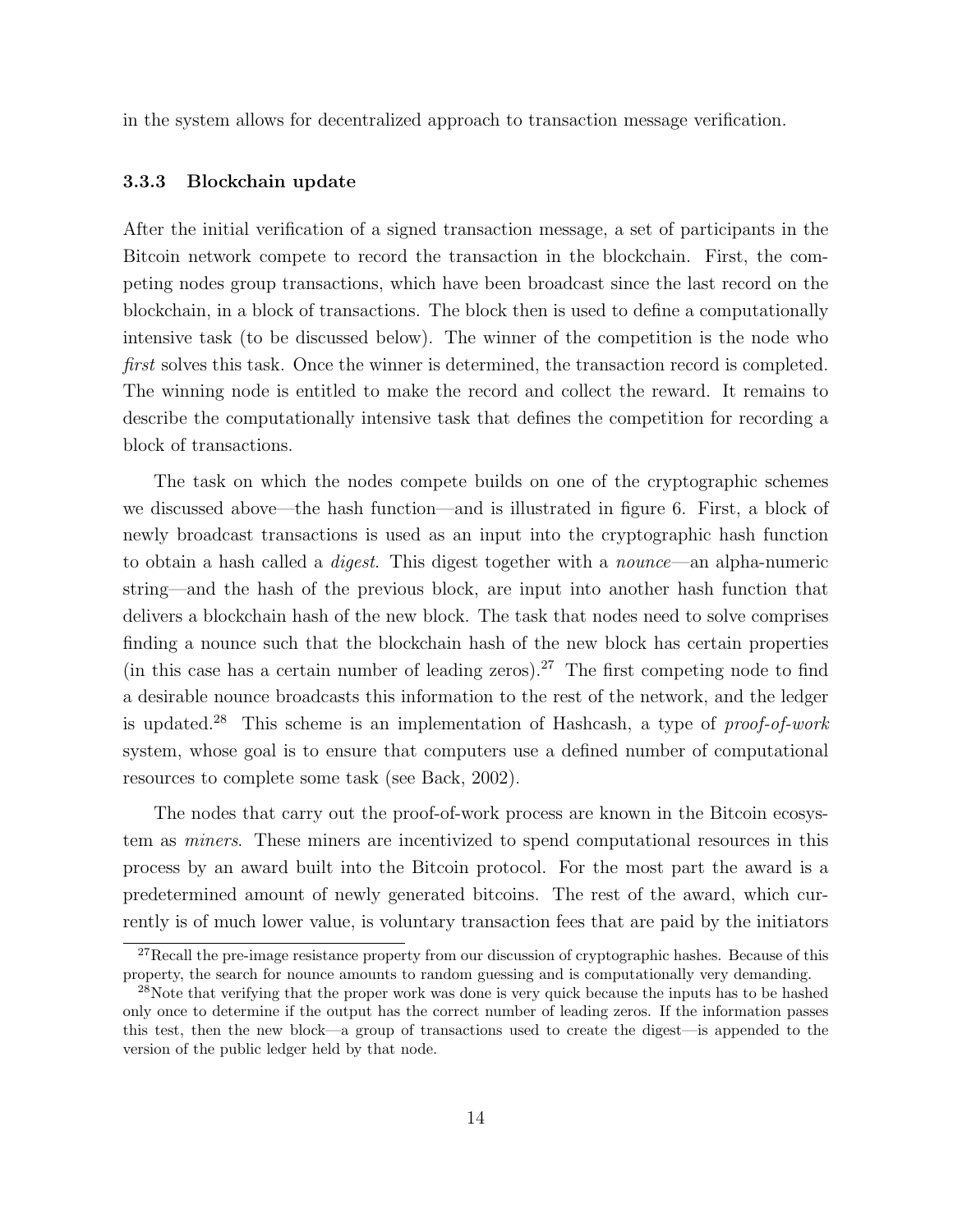

<span id="page-15-1"></span>Figure 6: Adding a block to the public ledger

of transactions to the miners in order to process their transactions. The initial idea was that these voluntary fees would replace the coin-generation reward to incentivize miners when that amount goes to zero [\(Nakamoto,](#page-37-6)  $2009$ ).<sup>[29](#page-15-2)</sup>

## <span id="page-15-0"></span>4 Data

#### 4.1 Data sources

For our empirical analysis we combine two data sources, the bitcoin ledger and exchange trade data. The public ledger was accessed through the site <blockchain.info>, which provides a human-readable version of the data. These data consist of a complete history of all transactions moving across the Bitcoin network from its inception in 2009 to early-July 2014. We also use transaction-level trade data that have been self-reported by the exchanges and aggregated through the site <bitcoincharts.com>. These data consist of the volume, value, and exchange rate of trades that passed through each of the exchanges. The data starts in mid-2010, with Mt. Gox being one of the earliest exchanges to provide this service, and ends early-July 2014. We analyze data from the six major exchanges: Mt. Gox, Bitstamp, BTCE, BTC China, OKCoin, and Bitfinex.<sup>[30](#page-15-3)</sup>

<span id="page-15-2"></span> $^{29}$ The appendix presents further details on updating the ledger, miners' rewards and development of the bitcoin protocol.

<span id="page-15-3"></span><sup>30</sup>The appendix provides a brief description of each of these exchanges.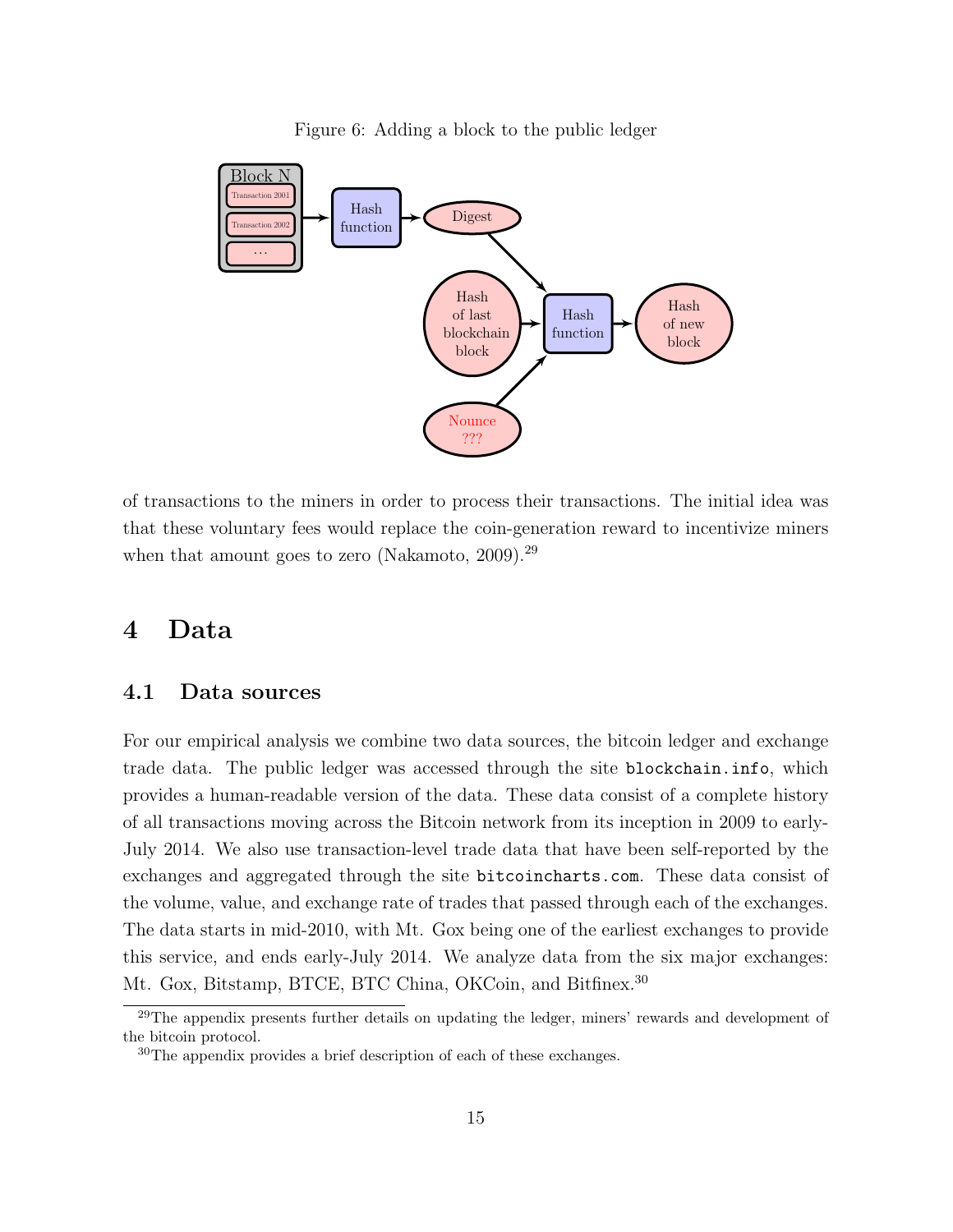## 4.2 Summary statistics

Table [1](#page-17-0) presents summary statistics for the data we analyze. For the blockchain data, we have access to the universe of transactions processed through the Bitcoin payment network. There have been close to 42 million transactions since its inception. The total number of sending addresses is approximately equal to the total number of receiving addresses. The average number of sending addresses per transaction is 1.87, implying that on average senders used more than one sending address per transaction.<sup>[31](#page-16-0)</sup> Also, for an average transaction, the number of sending addresses was below the number of receiving addresses, although there is no particular reason for this.<sup>[32](#page-16-1)</sup>

Looking at the bottom part of table [1,](#page-17-0) we see that 41 currencies are being traded on 86 exchanges. Comparing the number of transactions recorded on the blockchain and the total number of transactions reported by the exchanges, we see that the majority of transactions on the Bitcoin network occur through exchanges.<sup>[33](#page-16-2)</sup>

# 5 Empirical analysis

### 5.1 Daily user estimate

The first question we ask is "How many users operate daily on the Bitcoin network?" As we discussed in section [3.2.2,](#page-10-4) the public ledger has limited power in addressing this question because it contains the transactions between bitcoin addresses rather than between entities who own the bitcoin addresses. A naive approach would be to treat the number of unique addresses active on a given day (as sending addresses, receiving addresses, or both) as an estimate of the number of users of the system on that day. An alternative approach is to use heuristics to infer common ownership of addresses (see [Reid and Har](#page-38-1)[rigan,](#page-38-1) [2011;](#page-38-1) [Meiklejohn et al.,](#page-37-7) [2013\)](#page-37-7). In particular, we rely on the assumption that if two addresses have *ever* been sending addresses in the *same* transaction, then these are likely

<span id="page-16-0"></span> $31$ Also, the percentage of transactions where there is more than one sending address is 33 percent of the total transactions. See the discussion on consolidating sending addresses below.

<span id="page-16-1"></span> $32$ There is no particular reason for the number of sending addresses to be above, equal, or below the number of receiving addresses. Recall from the discussion on the structure of transaction records that multiple sending and receiving addresses may be used in a single transaction.

<span id="page-16-2"></span><sup>&</sup>lt;sup>33</sup>Note that one transaction from the Bitcoin ledger can involve multiple exchanges, which can create double-counting of transactions. This is the most likely explanation of why the total number of reported transactions on the exchanges slightly exceeds the total number of transactions recorded in the ledger. Unfortunately, we cannot estimate the amount of double-counting.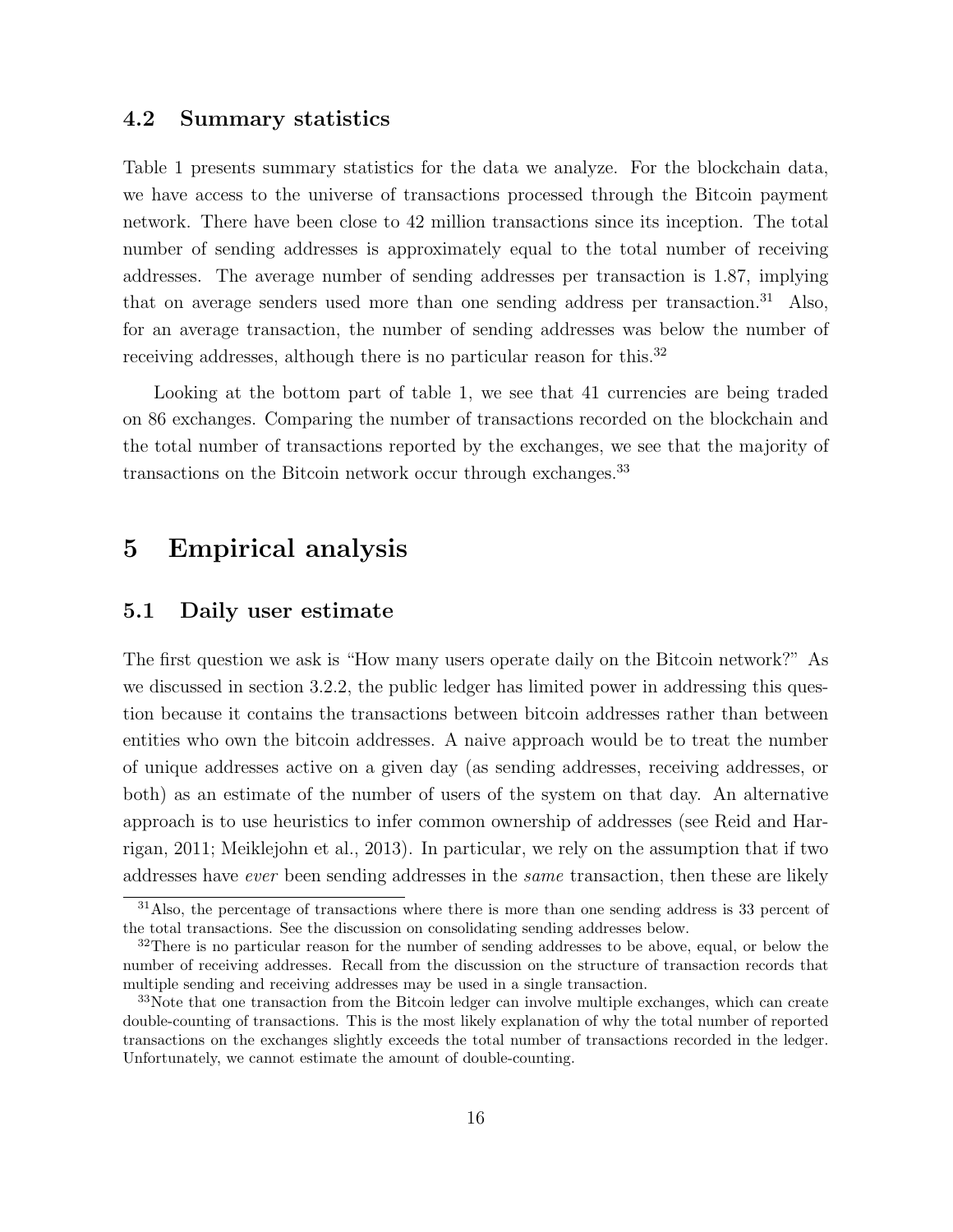<span id="page-17-0"></span>

| Table 1: Summary statistics |                                           |            |
|-----------------------------|-------------------------------------------|------------|
|                             | Statistic                                 | Value      |
|                             | <b>Transaction Data</b>                   |            |
| 1                           | <b>Total Transactions</b>                 | 48,214,584 |
| $\overline{2}$              | Total Number of Sending Addresses         | 46,551,355 |
| 3                           | Total Number of Receiving Addresses       | 49,154,169 |
| $\overline{4}$              | Mean Number of Sending Addresses per Tx   | 1.91       |
| $\overline{5}$              | Mean Number of Receiving Addresses per Tx | 2.70       |
|                             |                                           |            |
|                             | <b>Exchange Data</b>                      |            |
| 6                           | Number of Exchanges                       | 86         |
| $\overline{7}$              | Number of Currencies Traded               | 41         |
| 8                           | <b>Total Transactions</b>                 | 60,362,530 |
|                             | <i>Trades by Exchange</i>                 |            |
| 9                           | BitStamp                                  | 5,122,767  |
| 10                          | <b>BTCE</b>                               | 16,958,261 |
| 11                          | <b>BTCN</b>                               | 9,074,670  |
| 12                          | <b>MtGox</b>                              | 10,052,536 |
| 13                          | OKCoin                                    | 25,402,316 |
| 14                          | <b>Bitfinex</b>                           | 2,398,379  |
| 15                          | Other                                     | 9,031,001  |
|                             | <i>Trades by Currency</i>                 |            |
| 16                          | <b>USD</b>                                | 34,967,130 |
| 17                          | <b>CNY</b>                                | 34,684,509 |
| 18                          | <b>EUR</b>                                | 3,497,700  |
| 19                          | <b>GBP</b>                                | 607,543    |
| 20                          | Other                                     | 4,283,048  |

to be controlled (owned) by the same entity.[34](#page-17-1)

Figure [7](#page-18-1) plots the time series of the number of active addresses per day and the number of consolidated ownerships (unique users) using the heuristics above. As we can see, the number of unique users reached close to 100, 000 by the beginning of 2014. Of course this is likely to be an upper bound and it is difficult to judge how tight this upper bound is. However, the more important message of figure [7](#page-18-1) is that the number of daily users is likely to have grown *exponentially*, albeit from a low user base, in the past few years.[35](#page-17-2) In particular, coarse calculations suggest that the user base has doubled every 8

<span id="page-17-2"></span><span id="page-17-1"></span> $34$ Note that here we focus on daily usage as opposed to those who have ever used Bitcoin.

<sup>35</sup>Of course to conclude that the user base grows exponentially, we need that the ratio active addressesdaily users is either bounded or growing at a polynomial rate, which we believe it is reasonable to assume.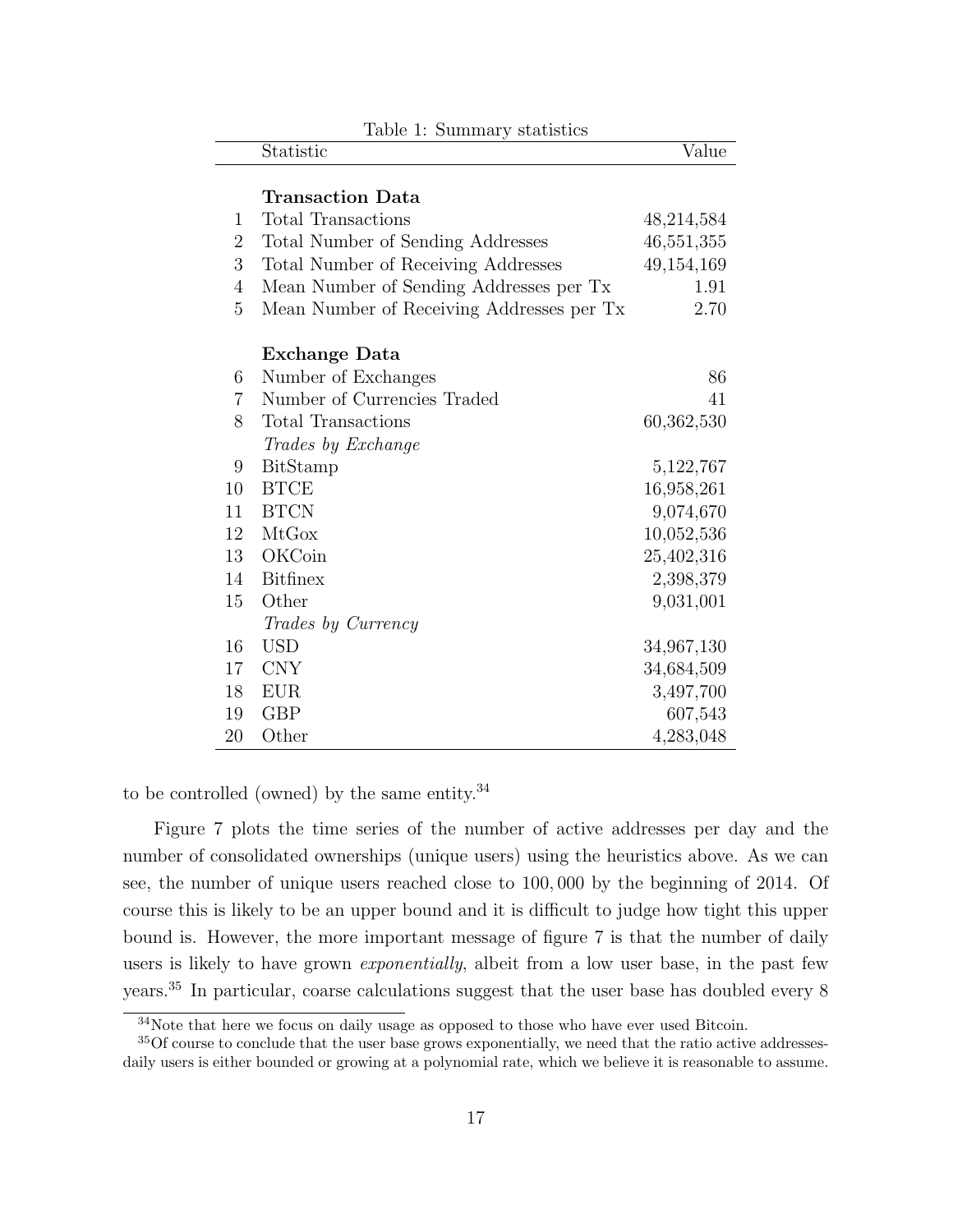<span id="page-18-1"></span>



months for the past 3 years.<sup>[36](#page-18-2)</sup>

## 5.2 Volume and value of daily transactions

Next we look at the metrics of volume, value, and average value shown in figures [8](#page-19-0) and [9,](#page-19-1) which could provide some insight into the amount of activity on the Bitcoin network as well as the use cases. The number of transactions that occurred on a given day peaked at around 80, 000 and has remained relatively stable in the past 12–18 months. The volume over the past 12 months totals 21 million and remains negligible compared with the use of alternative payment methods; for example general-purpose cards in the United States alone had a volume of 73.8 billion in 2012 (see [Gerdes et al.,](#page-36-5) [2013,](#page-36-5) page 41). Additionally, the average value of a transaction over the network peaked at almost U.S.\$40, 000 value equivalent in late 2013. The relatively large average values call for a closer look at the structure of the volume of daily transactions.<sup>[37](#page-18-3)</sup>

### <span id="page-18-0"></span>5.3 Other measures of usage

As shown in figure [10,](#page-20-0) transactions across the Bitcoin network were fairly sparse up until mid-2012. For this reason we focus on the period starting with 2012 and examine the

<span id="page-18-2"></span> $36$ It is important to distinguish adoption from daily use. In this respect, we are slightly casual here in that we use the growth of daily use to approximate the growth of the user base (see the previous footnote). On a related note, recall footnote [7](#page-3-1) on the presence of network externalities in the bitcoin adoption process.

<span id="page-18-3"></span><sup>&</sup>lt;sup>37</sup>For comparison, in 2012 the average value of a transaction for general-purpose cards was U.S.\$56 [\(Gerdes et al.,](#page-36-5) [2013,](#page-36-5) page 41).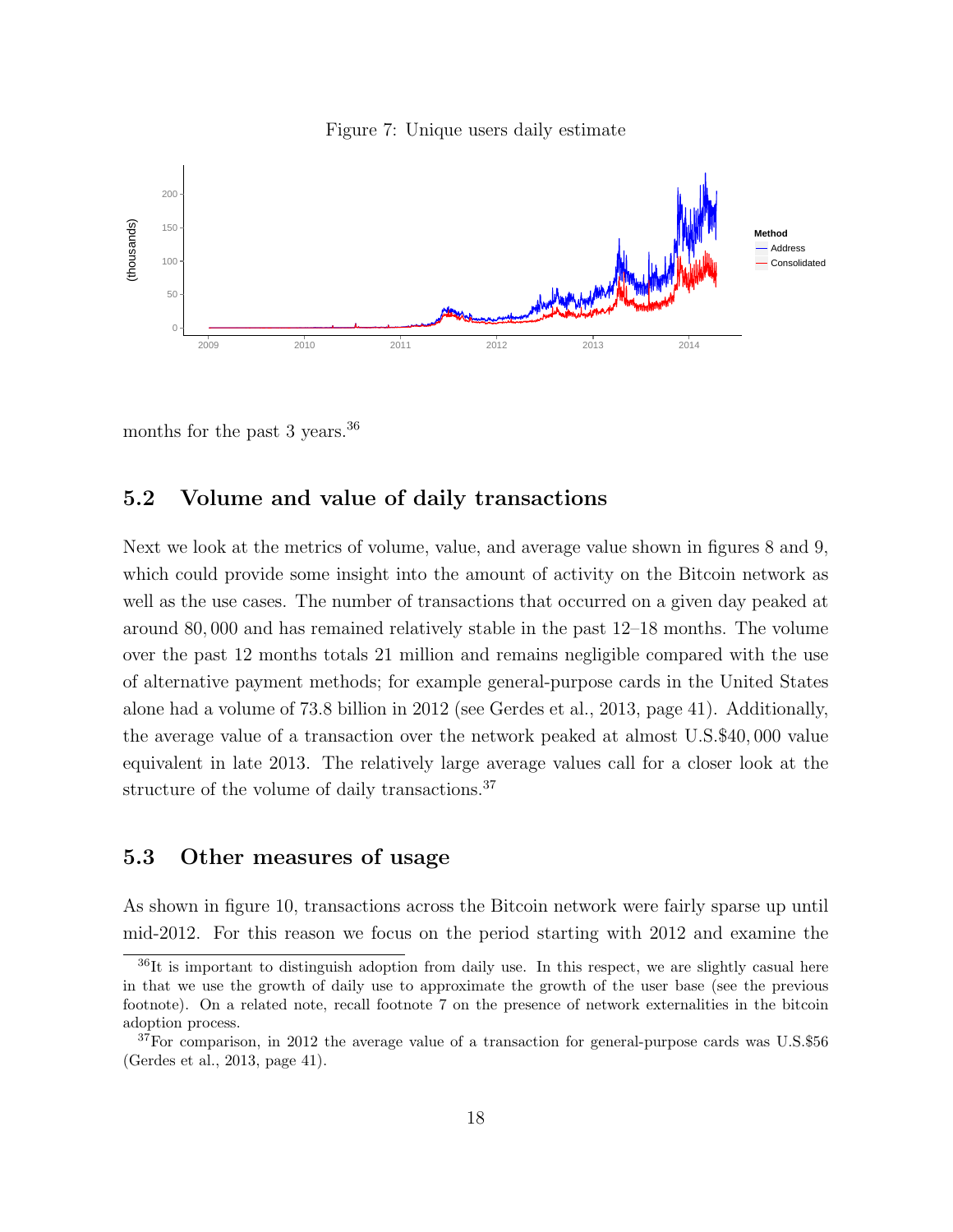<span id="page-19-0"></span>

<span id="page-19-1"></span>volume of transactions split out by their value in BTC and USD, figures [11-](#page-20-1)[12.](#page-20-2) From figure [11](#page-20-1) we see that the value distribution of observed transactions in BTC did not vary much in 2013. However, from figure [12,](#page-20-2) we see substantial variation in the value of transactions in USD, owing to large fluctuations in the exchange rate. This variation is largely the opposite of what we would expect if BTC were a mainstream currency. Somewhat consistent with this observation is that large transfers, i.e. transfers of more than U.S.\$100 equivalent value, represent a stable proportion of the activity on the Bitcoin network. While we cannot say what drove this volume of relatively large payments, we conjecture that this part of Bitcoin activity is less likely to involve payments for retail goods and services.

We next examine the pattern of transactions generated by the online gambling service Satoshi Dice and contrast it with the general transaction patterns seen in figures [11](#page-20-1) and [12.](#page-20-2) This is possible in this special case because Satoshi Dice publicly advertised the ID (public keys) of its bitcoin addresses.[38](#page-19-2) Looking back to figure [10](#page-20-0) we see that following an initial period of low activity, where for the most part coins were being generated in the system, there was a sharp increase in the transaction volume in 2012. Specifically, the increase in April 2012 can be attributed to the creation of Satoshi Dice. As figure [13](#page-20-3) shows, within weeks of its inception, Satoshi Dice accounted for more than half of all transactions by volume over the network.

To link the volume of Satoshi Dice with the patterns of transactions on figure [12,](#page-20-2) we note that Satoshi Dice generated exclusively small-value transactions as shown in figure [14.](#page-20-4) It is reasonable to conclude that almost all small-value transactions on the Bitcoin network before mid-2013 were driven by the online gambling site. Moreover, one cannot readily conclude that this is not still the case. Despite the fact that the volume trailed off after May 2013, when Satoshi Dice stopped accepting U.S. based IP-address requests

<span id="page-19-2"></span><sup>38</sup>Satoshi Dice is a gambling service which uniquely takes advantage of the bitcoin protocol to receive payments and reward payouts by publicly posting the public keys of the bitcoin addresses with which it operates.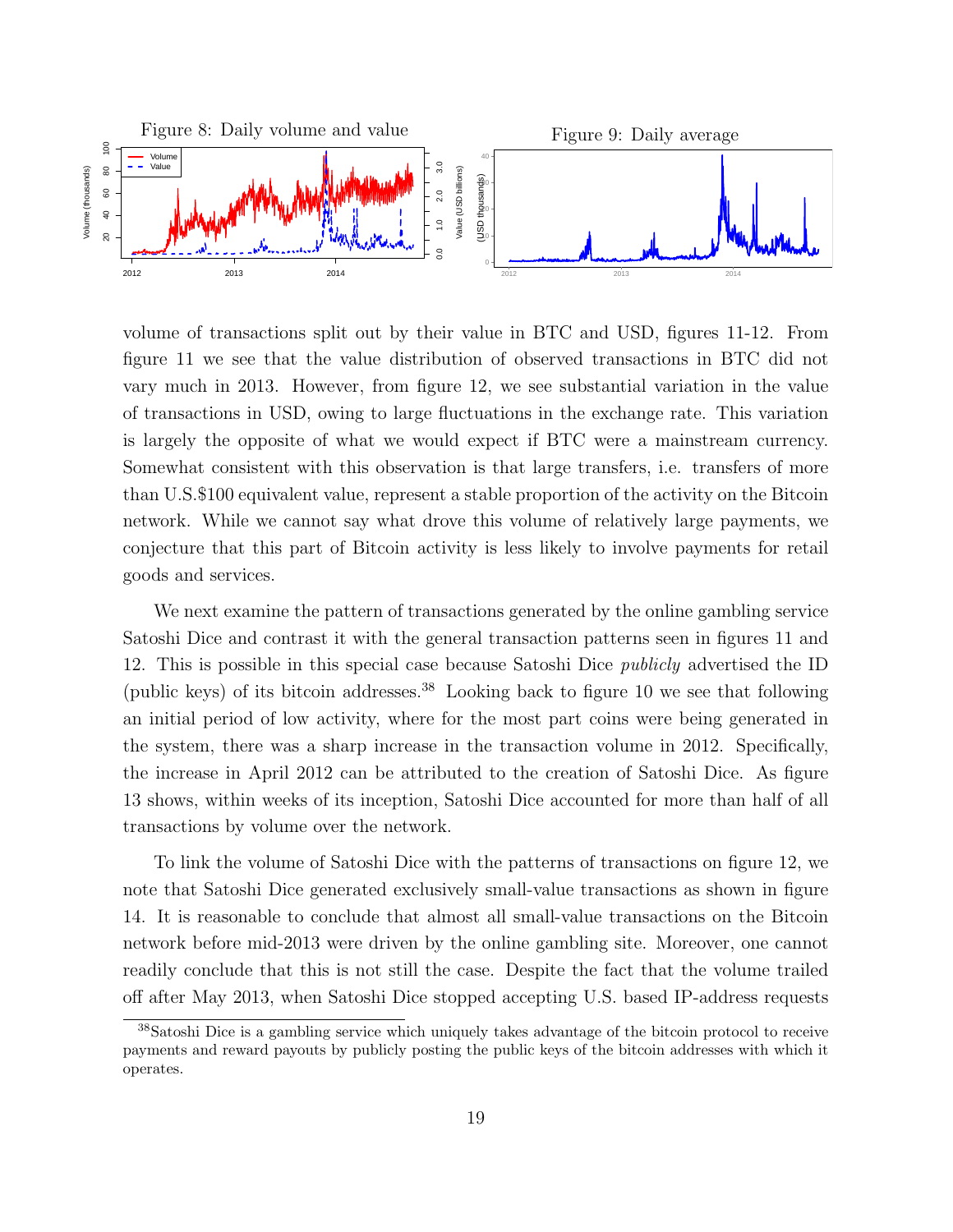(see figure [13\)](#page-20-3), the online gambling service may have switched to using non-public Bitcoin addresses with its most loyal users.



<span id="page-20-0"></span>Figure 10: Transaction volume



<span id="page-20-1"></span>

Figure 12: Composition by USD value

<span id="page-20-2"></span>

<span id="page-20-3"></span>Figure 13: Satoshi Dice vs. Rest

 $\overline{0}$ 

20

40

Volume (Thousands)

Volume (Thousands)

60

80





<span id="page-20-4"></span>Figure 14: Satoshi Dice volume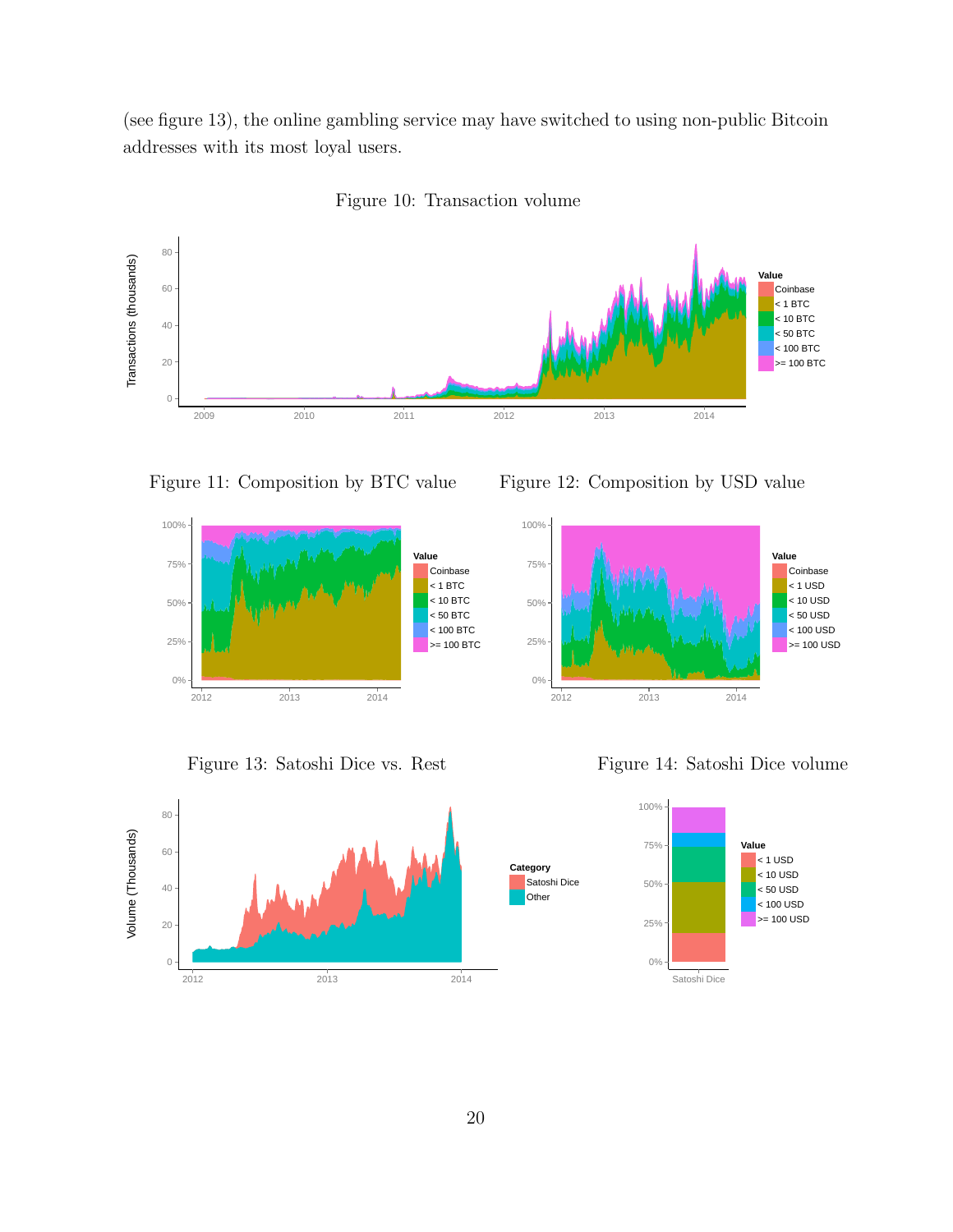<span id="page-21-1"></span>



<span id="page-21-2"></span>Figure 16: Weighted velocity



## 5.4 "Velocity" of bitcoin

We next analyze the patterns of use of Bitcoin addresses. In particular, we are interested in what part of the bitcoin addresses are dormant, i.e. used to store bitcoins without actively transacting. For the addresses that are active, we further investigate their transaction patterns. This analysis will give us an estimate of the extent to which the demand for bitcoins is driven by investment and payment motives. We also provide an estimate of the velocity of bitcoin, i.e. how often bitcoins change addresses. It is important to emphasize that such assessments are possible because of the public availability of transaction data.[39](#page-21-0)

Figure [15](#page-21-1) examines the degree of activity for the addresses in the network. For each date we partition the volume of addresses with positive balances according to their last

<span id="page-21-0"></span> $39$ Typically, measures of the velocity are obtained *indirectly* through computing, for example, the ratio of quarterly nominal GDP to the quarterly average of M2 money stock (see [http://research.](http://research.stlouisfed.org/fred2/series/M2V) [stlouisfed.org/fred2/series/M2V](http://research.stlouisfed.org/fred2/series/M2V)).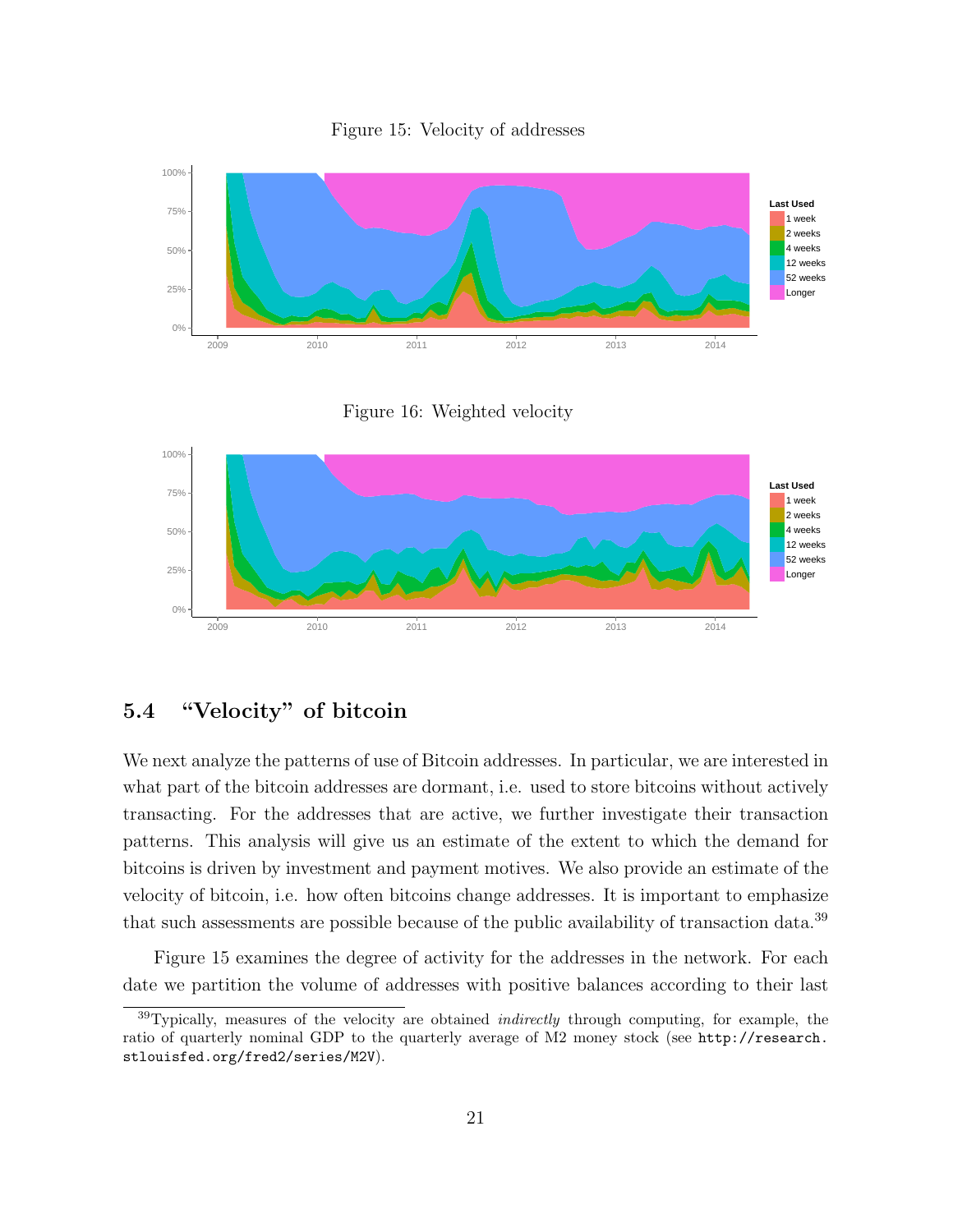activity. For example, the addresses that have transacted in the last week are likely to be frequently used (shown with the strip in the bottom). On the other hand, some of the addresses have not been active in the past 52 weeks. Those are likely to serve saving or investment purposes and much less so for transacting.<sup>[40](#page-22-0)</sup> From figure [15](#page-21-1) we can see that the volume of "investment" addresses (not used in the last year) has been steadily decreasing. Still, however, around 75 percent of the addresses in operation with positive balances have not been used in a transaction in the last four months.

Figure [16](#page-21-2) examines further the size of the balances available in the different addresses: We weight each address by the amount of its bitcoins that day. Note that the addresses that are relatively less active hold disproportionally fewer bitcoins. Specifically, the addresses that transact relatively frequently (at least once in a quarter) hold more than 50 percent of overall bitcoins. On the other hand, a third of the bitcoins are held in addresses that have not transacted in the past year. These overall statistics provide an estimate of the proportion of demand that is driven by payment motives compared with the proportion that is driven by investment motives. $41$ 

To summarize our analysis so far, less than 50 percent of all bitcoins in circulation are used in transactions. About half of these transactions are small value, i.e. transactions involving less than U.S.\$100 value equivalent. For the period for which we have data for Satoshi Dice, almost all of these small value transactions seem to have been related to the online gambling service. Finally, a relatively small number of the large value transactions drive the average transaction value to levels of U.S.\$40, 000 value equivalent and are not likely to involve retail payments.

## 5.5 Exchange rates

Exchanges are platforms on which a user who wants to either sell or buy bitcoins with another currency can do so. Much of the media coverage regarding the sky-rocketing price of bitcoin is derived from information coming from these exchanges. As figure [17](#page-23-0) shows, the value of bitcoin relative to dollars increased most dramatically in the fourth quarter of 2013. Although trading of the virtual currency began around mid-2010, much of this trading was fairly sparse up until 2013. For this reason we focus on the period starting in January 2013.

<span id="page-22-0"></span><sup>&</sup>lt;sup>40</sup>This includes the value of the so called "lost" bitcoins. Technically, bitcoins in a given address are lost when the private key for that address is lost. Recall the discussion in Section [3.2.1.](#page-10-0)

<span id="page-22-1"></span><sup>&</sup>lt;sup>41</sup>Of course, there will always be some ambiguity because holding of balances for transaction purposes is also to some extent an investment.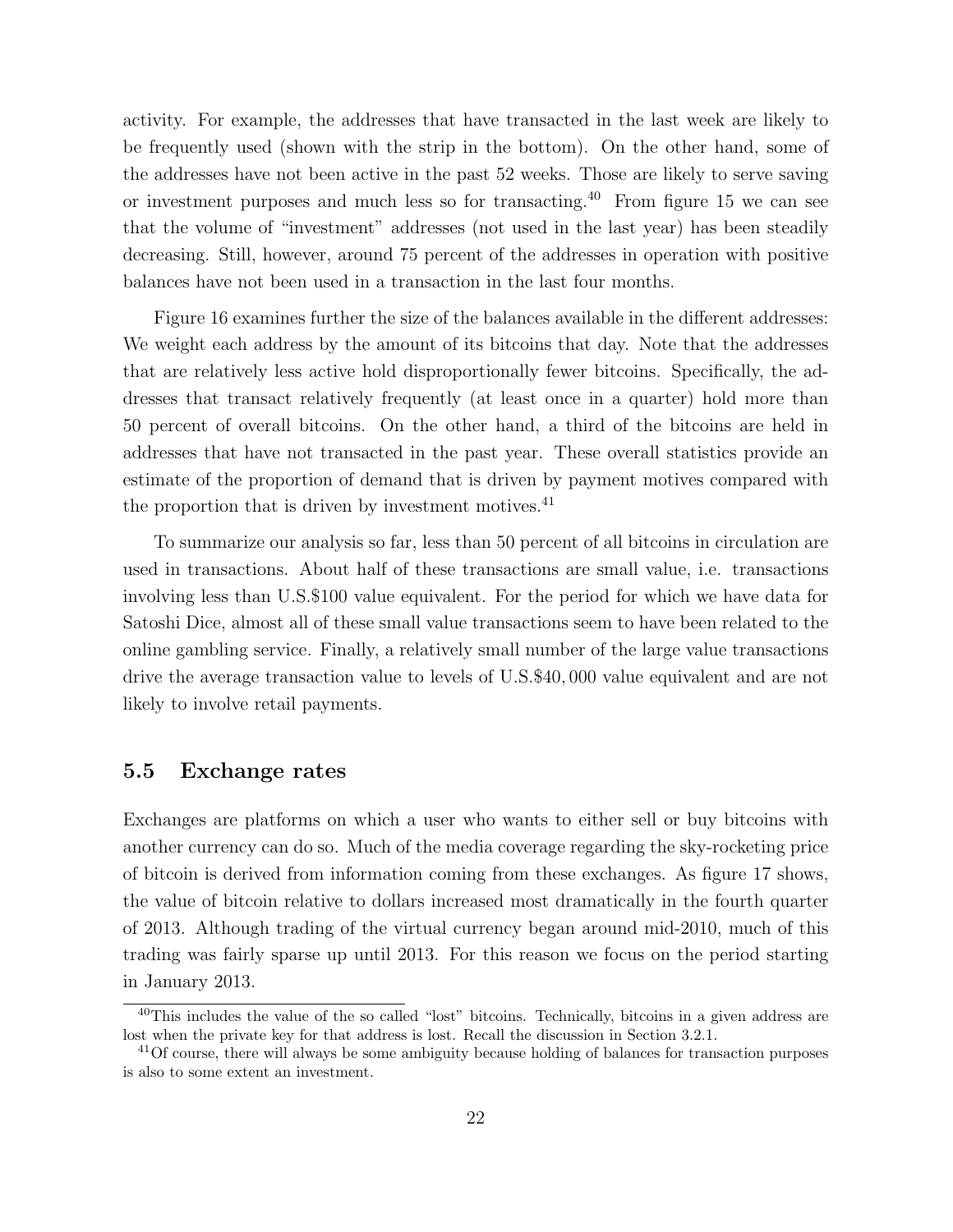<span id="page-23-0"></span>



<span id="page-23-1"></span>Figure 18: Intra-day volatility USD/BTC



Figure [18](#page-23-1) shows the normalized daily exchange rate volatility of BTC for USD trades. This measure shows how much the exchange rate fluctuates on a given day as a percentage of the average daily price.[42](#page-23-2) Note how remarkably stable this measure of volatility is. With a handful of exceptions, it has stayed below the  $12 - 15$  percent limit. It appears that, accounting for the large mean growth of bitcoin value, the risk associated with holding bitcoins for very short periods of time has remained relatively stable.[43](#page-23-3) Notably, however, the disruptions in the normalized exchange rate volatility are of substantial magnitude and appear difficult to explain or to predict.

<span id="page-23-2"></span>We next ask how "easily" the Bitcoin network can be used to transmit value denom-

<sup>&</sup>lt;sup>42</sup>Hence a standard deviation of 1 percent for a day in which the average price was  $$100$ , assuming a normal distribution of exchange rates, would mean that approximately 68.2 percent of trades on that particular day had an implicit exchange rate between \$99 and \$101 USD per bitcoin.

<span id="page-23-3"></span><sup>&</sup>lt;sup>43</sup>Recall footnote [9,](#page-4-0) and note that these findings should not be interpreted to mean that a significant risk does not exist from a variety of factors that may affect the value of bitcoin holdings over short- and medium-term periods. Indeed, little is known about the drivers behind the dynamics of the exchange rate over the first weekend of October 2014 when the exchange rate dropped by almost 20 percent. On the day of the drop the normalized variance was only 16 percent. Finally, we note that assessment of consumers' risks, including the lack of customers' legal protections, is beyond the scope of this work. For a related discussion, see [\(ICBA,](#page-37-0) [2014,](#page-37-0) Virtual Currency: Risk and Regulation) and [\(EBA,](#page-36-2) [2014,](#page-36-2) Opinion on Virtual Currencies).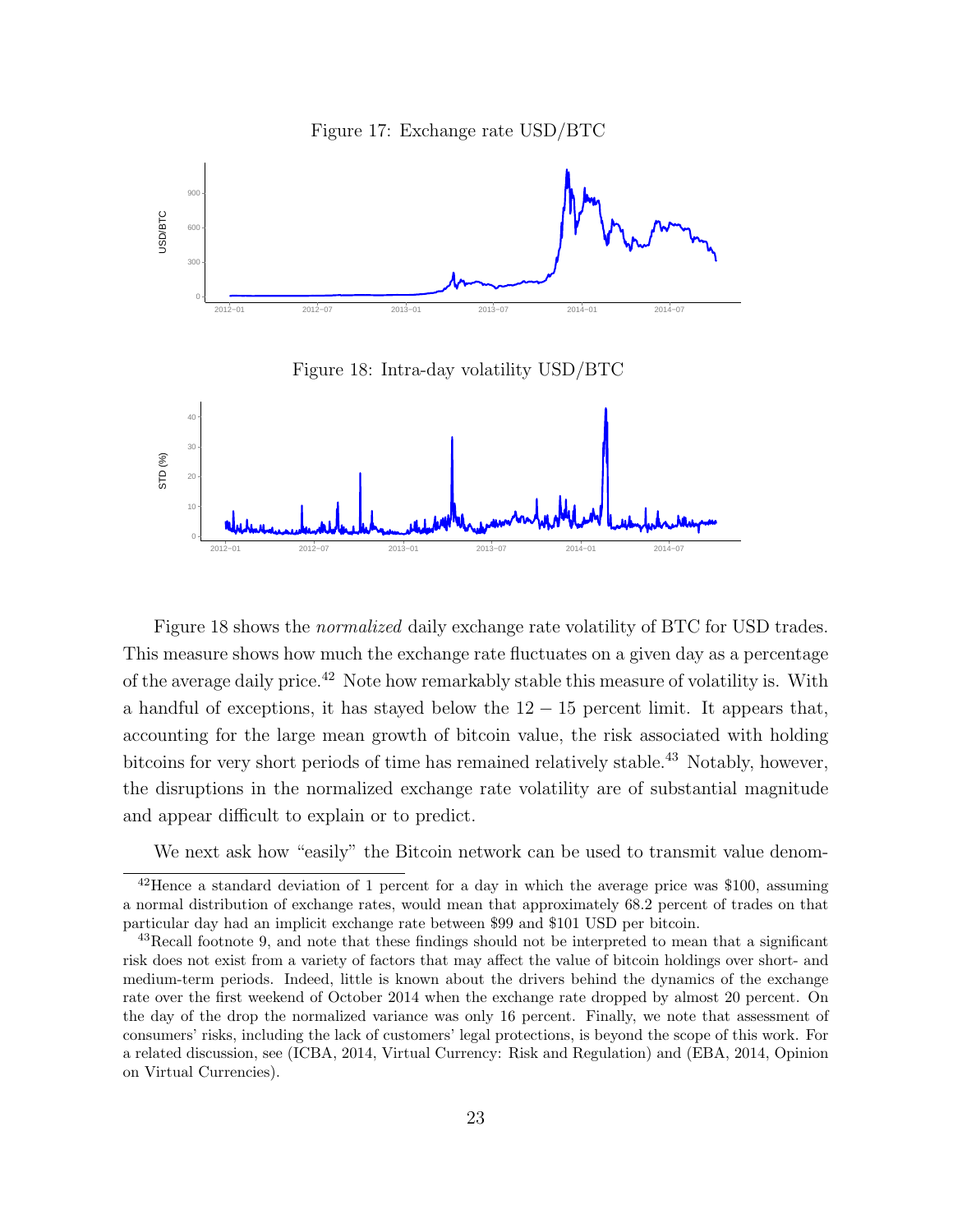<span id="page-24-2"></span><span id="page-24-1"></span>



<span id="page-24-3"></span>Figure 20: Normalized exchange spread Figure 21: Spread excluding Mt. Gox



inated in various sovereign currencies, and note that a measure for currency arbitrage (gauging how well bitcoin exchange rates are aligned with those of the cross-exchange rates between major sovereign currencies) may be a good indicator of this. In particular, we note that spreads in highly liquid foreign currency exchange markets are generally very small or else there would be room for arbitrage. Thus, if we were to hypothesize that the bitcoin market is similarly highly liquid, we would expect there to be very little spread between its different exchange rates (more details follow). To examine this hypothesis, we calculate the daily exchange rates in other currencies as a weighted average of the trades that occurred in that currency on a given day. We then take this exchange rate and convert it back to a USD exchange rate with the daily market rate.<sup>[44](#page-24-0)</sup> The results are shown in figures [19-](#page-24-1)[21.](#page-24-2)

Looking at figure [20,](#page-24-3) the divergence of the exchange rates starting from the end of 2013 is apparent.[45](#page-24-4) One hypothesis to explain this is the collapse of one of the major

<span id="page-24-4"></span><span id="page-24-0"></span><sup>44</sup>Exchange rate data used from <http://research.stlouisfed.org/fred2/>.

<sup>45</sup>We normalize the exchange rates relative to the USD–BTC exchange rate. Additionally, because most of the trading activity occurs starting in the fourth quarter of 2013, we take a closer look at this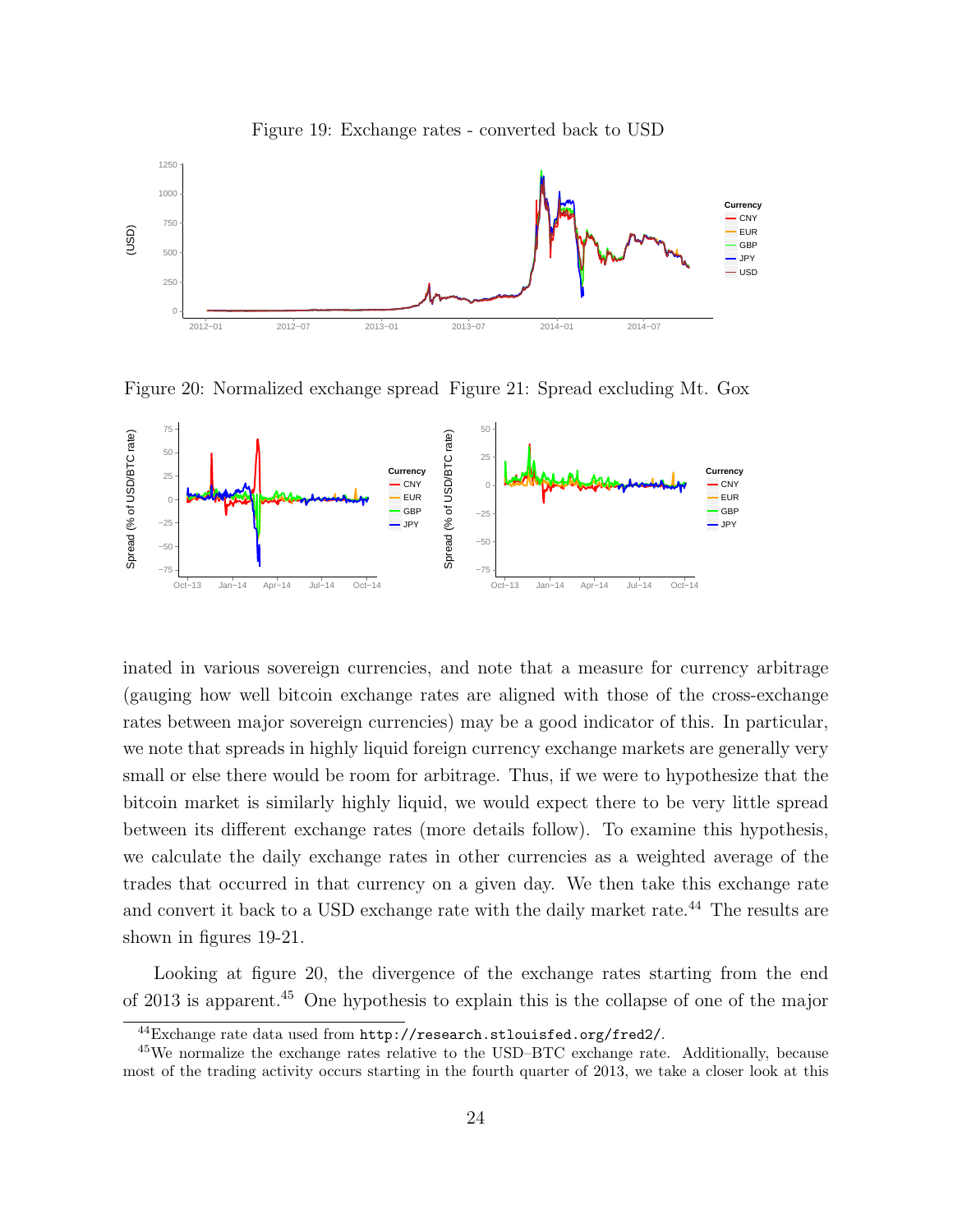exchanges, Mt. Gox, during this period. Even before the bankruptcy filing, it was reported that the troubled exchange stopped allowing withdrawals from its accounts.[46](#page-25-0) Because of possible default risk, market participants (including Mt. Gox clients) were trading bitcoins internally at a steep discount out of concern that they might never receive them. To test this hypothesis and correct for this issue, we removed all trades originating from the Mt. Gox exchange in the spread calculation in figure [21.](#page-24-2) As we can see, the divergence is eliminated and the spread generally decreases. However, we still see a spread that is large relative to other currency markets, at some point reaching above 20 percent. Our initial hypothesis is not supported. We further interpret this evidence as lack of depth of the exchange markets for bitcoins and as costly exchange rather than as unexploited arbitrage opportunities.

### 5.6 Bitcoin exchanges

The bitcoin exchange market had largely been dominated by Mt. Gox since its inception in 2010, a period that involved relatively little trading activity. This trend changed in 2013 as Mt. Gox lost a large portion of its market share to other exchanges, as shown in figure [22.](#page-26-0) The change in market share occurred after several highly publicized trading incidents and after legal troubles culminating in the seizure of assets associated with the exchange by U.S. authorities in May 2013 (see [Dillet,](#page-36-6) [2013\)](#page-36-6). The exchange eventually filed for bankruptcy in February 2014 because of the reported loss of 850, 000 bitcoins valued at almost 0.5 billion USD at the time (see [Hals,](#page-37-8) [2014\)](#page-37-8). Another large factor reportedly contributing the decline of Mt. Gox was the general increase in trading in other currencies, for example Chinese renminbi (CNY), which were better supported by new exchanges.

As we can see from figure [23,](#page-26-1) the U.S. dollar was the dominant exchange currency used in trading for a majority of the period before the fourth quarter of 2013. At that time there was a large influx of trading activity involving the CNY. It is important to note that trade in a specific currency does not necessarily mean the transaction originated in the country that issues the currency, because some traders may opt to use a more common currency over their local currency. The initial spike of trading of CNY toward the end of 2013 was followed by a rapid decrease in activity, likely due to Chinese authorities cracking down on digital currencies by banning financial intermediaries from dealing with exchanges (see [The Economist,](#page-38-2) [2014\)](#page-38-2). Since then, trading in CNY has resumed pace,

period in figure [20.](#page-24-3)

<span id="page-25-0"></span> $^{46}$ See <https://en.bitcoin.it/wiki/MtGox>.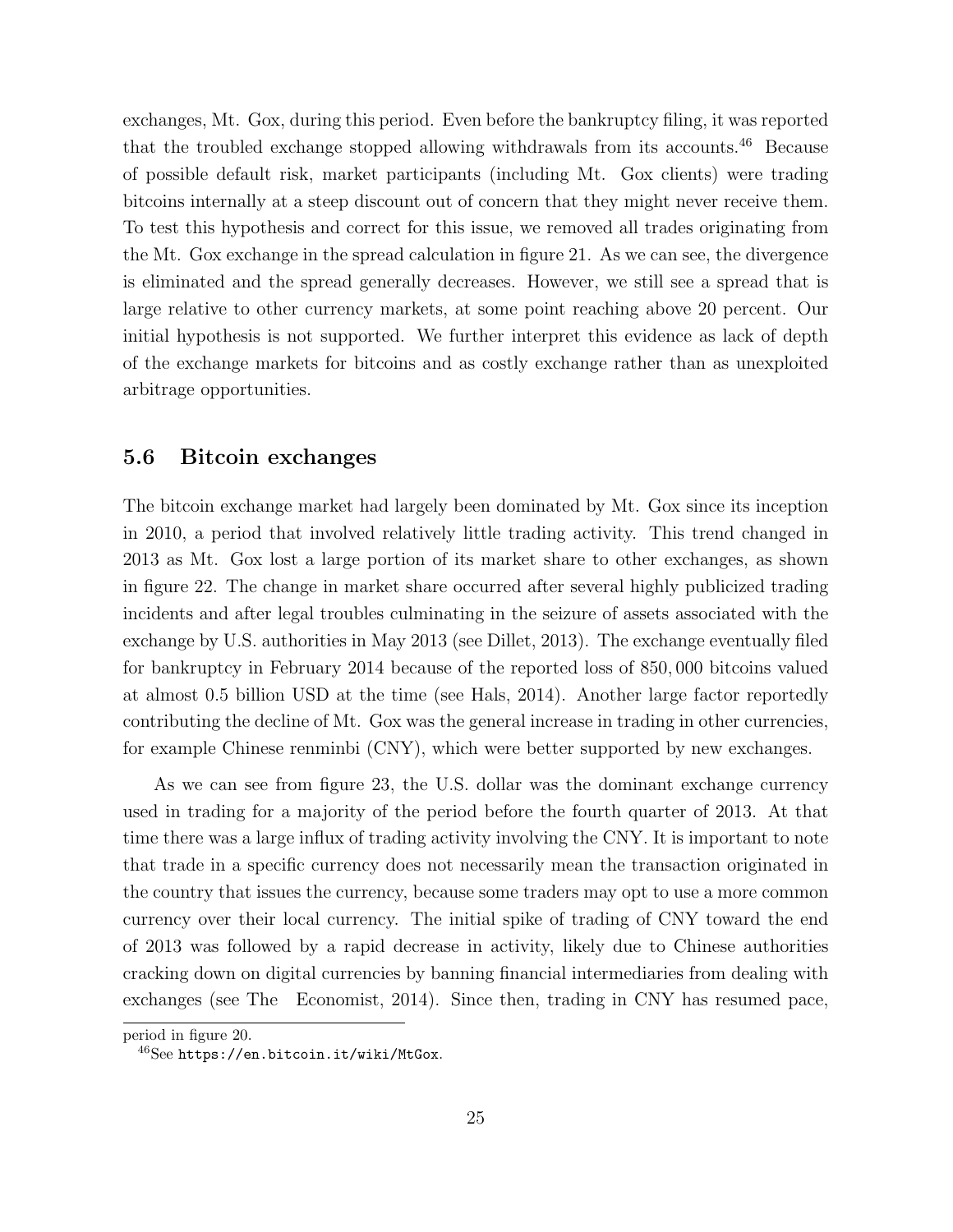

<span id="page-26-1"></span><span id="page-26-0"></span>Figure 22: Weekly trading value by exchange

overtaking the USD as the the main trading currency for much of 2014.<sup>[47](#page-26-2)</sup>

# 6 Concluding remarks

Motivated by recent developments in the Bitcoin ecosystem, this paper provides the necessary technical background to understand basic Bitcoin operations and documents a set of empirical regularities related to Bitcoin usage. Our empirical analysis relies on publicly available data from the Bitcoin system, and is intended to stimulate substantive economic research.

Broadly speaking, our empirical exercise documents general patterns of Bitcoin usage, and examines the use of Bitcoin for investment and payment purposes. We find that while

<span id="page-26-2"></span> $^{47}\rm{For}$  more on bitcoin exchanges see [BTCwiki](#page-36-7) [\(2014b\)](#page-36-7) and [BTC-Planet](#page-36-8) [\(2014\)](#page-36-8)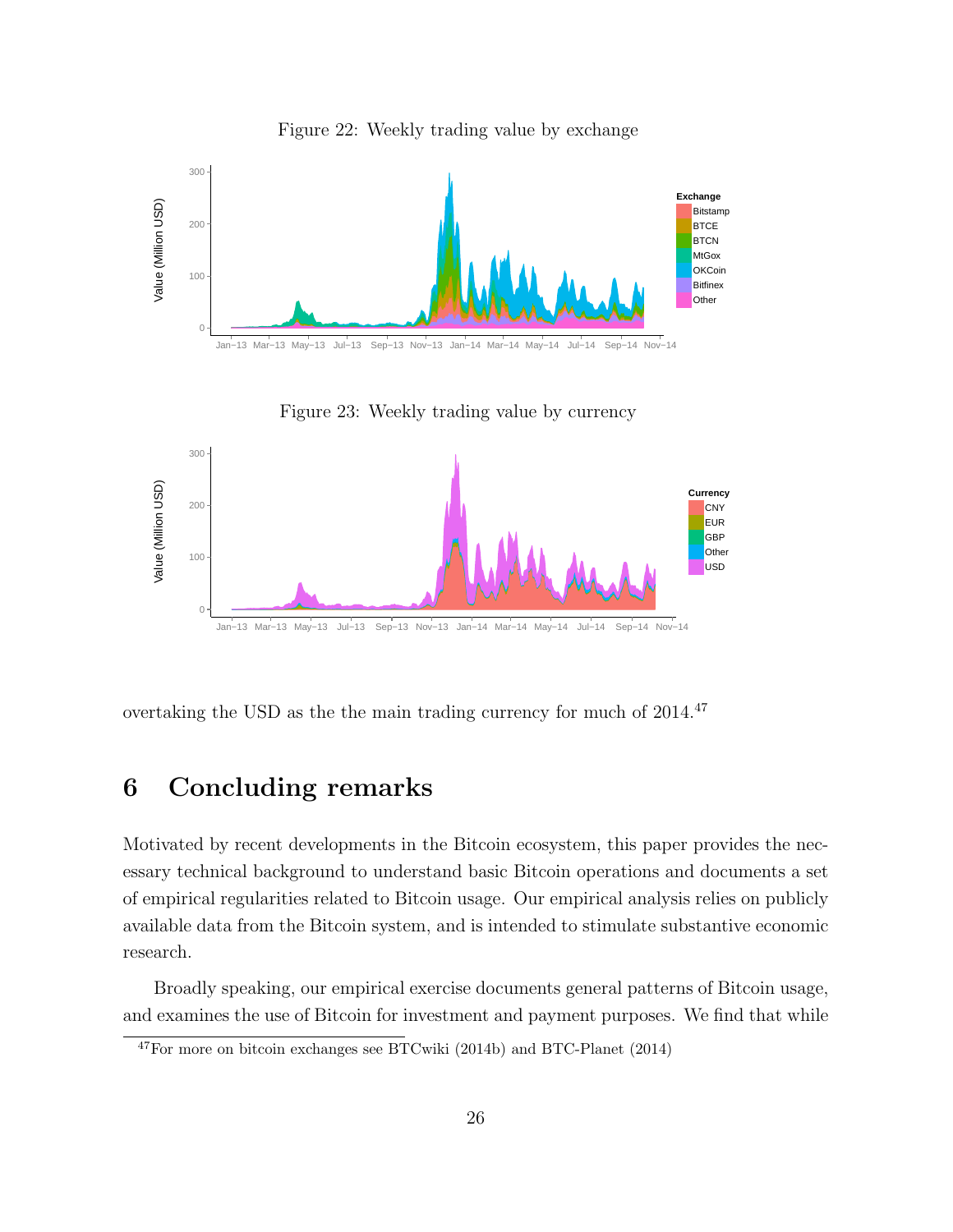the number of daily users may have doubled every eight months, the transaction volume is negligible compared to the domestic volume of U.S. payment systems. Our analysis of data from the Bitcoin system further suggests that Bitcoin is still barely used for payments for goods and services. In addition, the patterns of circulations of bitcions and the dynamics of the bitcoin exchange rate are consistent with low usage of Bitcoin for retail payment transactions. Finally, we provide evidence that the exchange rates between bitcoin and other currencies are not well aligned, which we interpret as a lack of depth of the exchange markets and as costly exchange rather than unexploited arbitrage opportunities.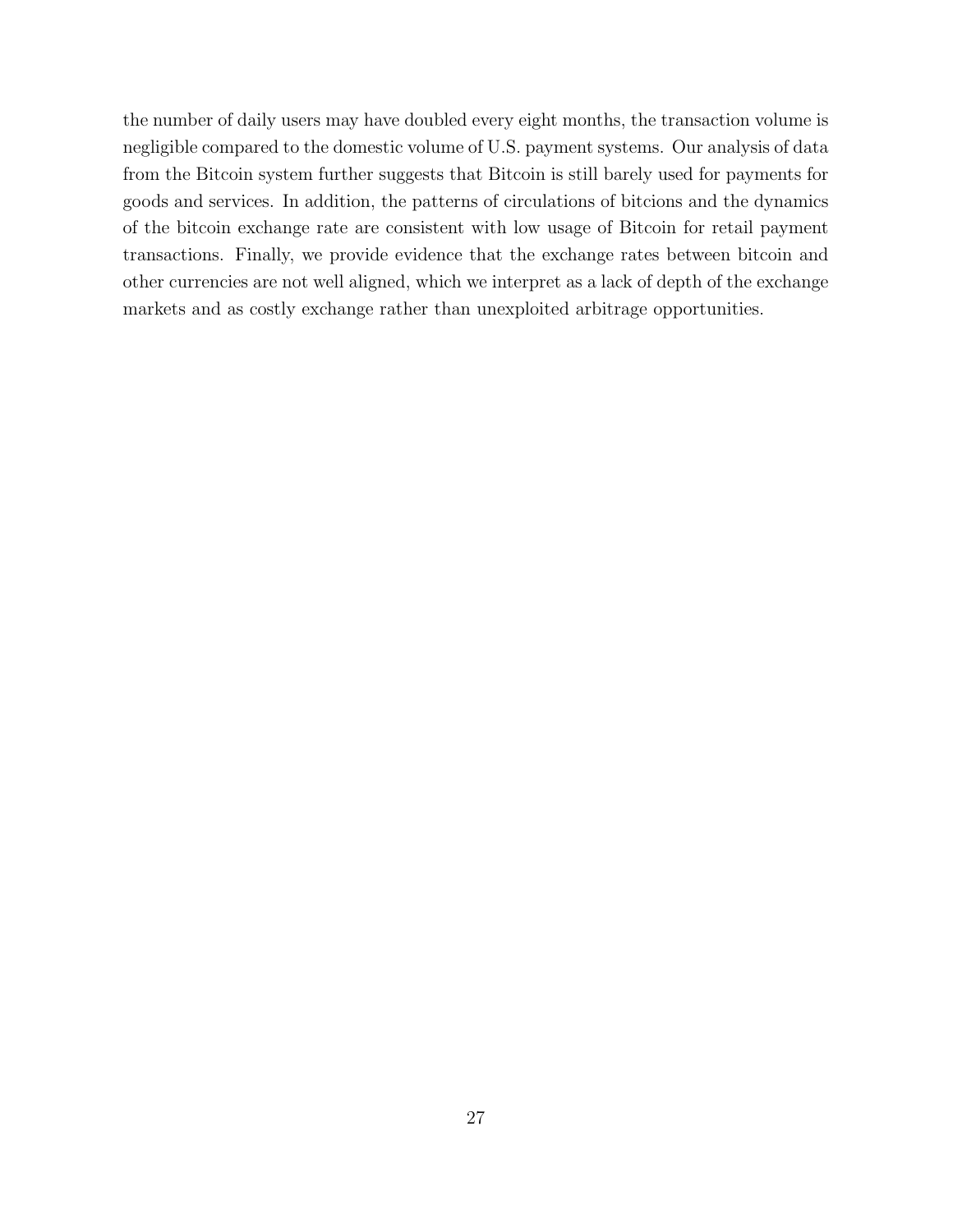# A Events in the Bitcoin timeline

- January 2009: Bitcoin protocol is released and the first coins are generated by miners.
- July 2010: Mt. Gox launches an exchange to trade bitcoins.
- February 2011: Silk Road, an online marketplace mainly for illegal activities, is founded.
- June 2011: BTC China exchange is founded.
- July 2011: BTCE, a Bulgarian-based cryptocurrency exchange, is launched.
- August 2011: Bitstamp is founded in Slovenia and in April 2013 is moved to the U.K.
- October 2011: Litecoin is released as a modified version of the original Bitcoin code by a former Google employee.
- April 2012: Satoshi Dice, the most popular bitcoin online gambling service, begins operations.
- February 2013: New anti-money laundering laws causes Dwolla to cancel transactions from Mt. Gox.
- April 2013: Mt. Gox suspends trading for a day causing the price of the currency to drop sharply.
- March 2013: FinCEN defines its position on virtual currency and outlines regulatory response.
- May 2013: Satoshi Dice blocks all incoming U.S. based IP address traffic citing possible legal concerns
- September 2013: Federal Reserve Chairman Bernanke sends a letter to Congress on virtual currency.
- October 2013: The FBI shuts down Silk Road, seizing 26, 000 BTC worth approximately \$3.6 million USD at the time.
- December 2013: Chinese authorities prohibit banks and payment institutions in the country from dealing in bitcoins.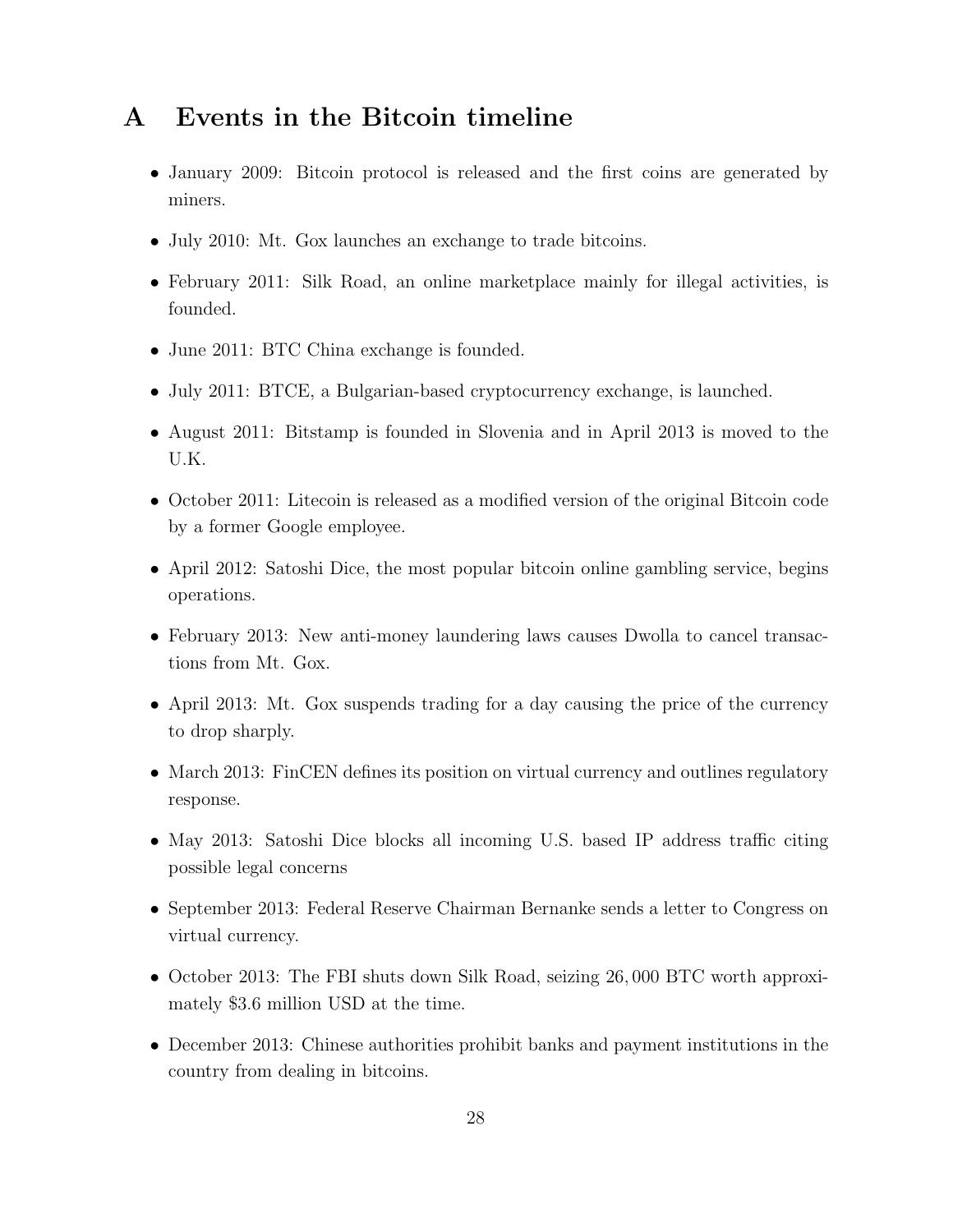- February 2014: Mt. Gox files for bankruptcy after disclosing the loss of 850,000 BTC valued at almost U.S.\$500 million at the time.
- February 2014: Bitstamp (the largest exchange at this time by the value of processed transactions) suspends withdrawals for several days after facing a distributed DOS attack.
- March 2014: IRS issues guidance on virtual currencies.
- June 2014: Mining pool temporarily reaches 51% network computing power.
- July 2014: New York regulators propose new rules to govern virtual currency businesses.

# <span id="page-29-0"></span>B Further details on maintaining the ledger

## B.1 Blockchain updating

In this section we examine the process for reaching a consensus on the ledger. The main rule for determining the legitimate ledger is that it is the one that took the most cumulative work to generate. Work is a function of the difficulty in finding a satisfactory nounce, which produces a hash with desirable properties. This difficulty changes dynamically to average 10-minute validation of blocks. Because work in the form of computational power is expended to encode a block, this work is added to the overall work of the blockchain that it is a part of. The incremental difficulty of a block is a (monotone) function of the number of leading zeros in its nounce (recall figure [6\)](#page-15-1). The cumulative difficulty is given by the sum of the incremental difficulty of all the blocks in a chain [\(BTCwiki,](#page-36-9) [2014a\)](#page-36-9). Moving forward, we will use d to generically denote each block's incremental difficulty.

<span id="page-29-1"></span>Figure 24: Blockchain Updating



To demonstrate the process of coming to a consensus on the correct ledger, consider adding a new block to the ledger on figure [24.](#page-29-1) Assume that block A is the current block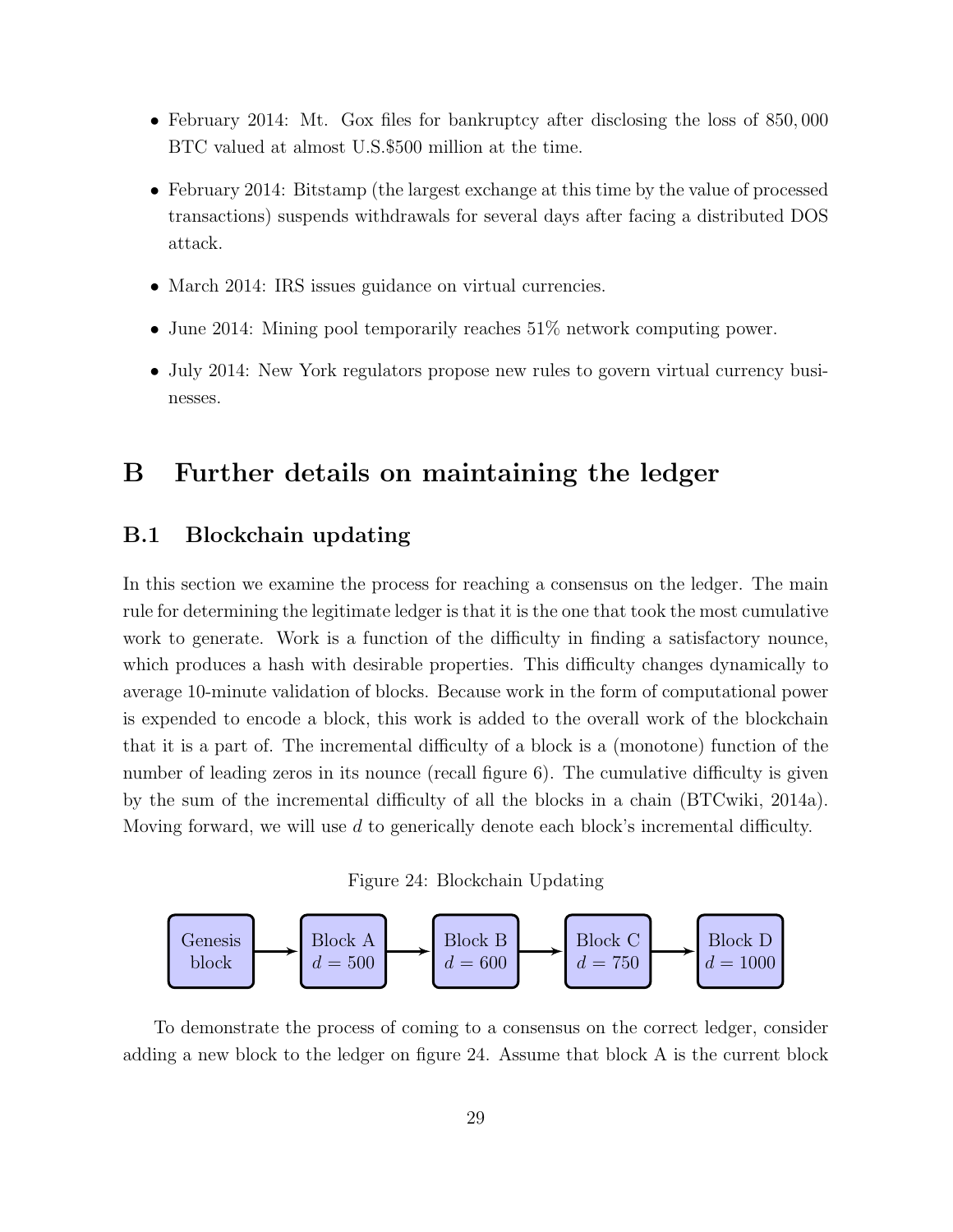and the miners are competing to add to this block. In the usual case a miner "wins" and broadcasts a new block B to the network, which is subsequently incorporated into the chain and adds to its difficulty. To verify a given version of the ledger, one needs to confirm that the given ledger has the highest cumulative difficulty. Thus, an attacker who seeks to manipulate the ledger has to propose one with higher difficulty than the main ledger. This would only be possible if the attacker had more computational power than (all) the other nodes in the network.

#### Blockchain forking

Let us consider the special case where two miners encode two different blocks and broadcast them nearly simultaneously, and assume that both blocks are with the same difficulty. This situation is depicted in figure [25](#page-30-0) where the last block before the forking is B. The forking results in parts of the network adding block C.1 to their ledger and some adding block C.2 to their ledger. To resolve this issue, since a common ledger is the goal, the process waits for the following block to be added to either block C.1 or C.2 with two different parts of the network working on each. Suppose that the miners who are working on block C.2 successfully encode a new block D before the miners working on block C.1. In this case the network will accept the chain with the blocks A, B, C.2, D as the main ledger because it has the highest difficulty and will mark block C.1 as an orphan block. As the time passes more blocks "seal" a given transaction on the blockchain so that there is more certainty that this transaction will remain encoded in the main ledger.

<span id="page-30-0"></span>Figure 25: Blockchain forking



Note that this way of determining the correct ledger makes the protocol secure against certain types of attacks. For instance an attacker who has the desire to modify previous blocks in the blockchain would need to re-encode the targeted blocks along with all sub-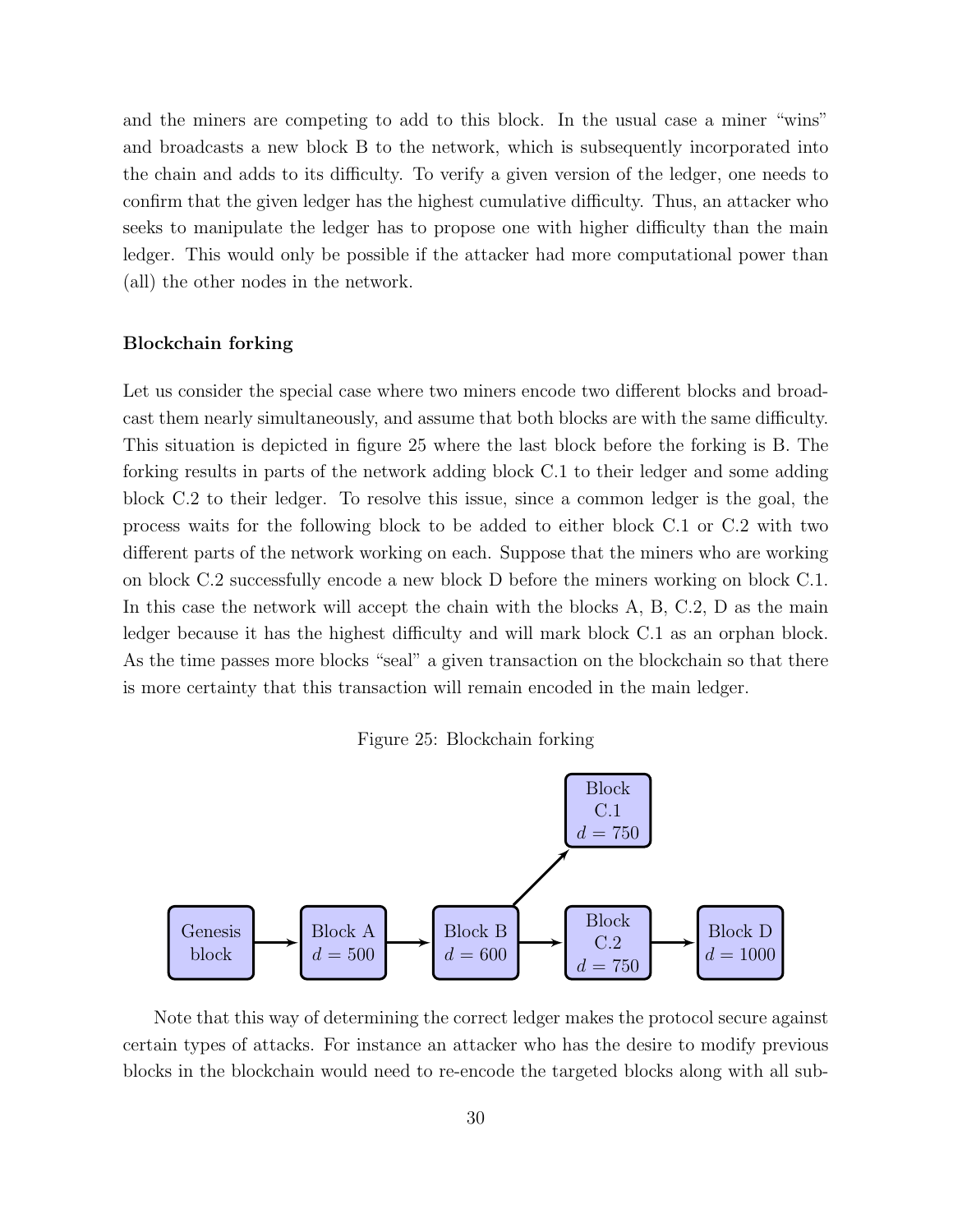sequent blocks thus, in essence, proposing a new blockchain. Importantly, the cumulative difficulty of this modified blockchain has to surpasses that of the main ledger, which is nearly (statistically) impossible. However, if the attacker controls at least 51 percent of the computing power on the network, it is possible for the attacker to outpace the rest of the miners in the network and to encode a separate block with higher difficulty than the main block. Even in this situation the attacker cannot arbitrarily transfer value between addresses because private keys are still needed to sign transactions. Instead the attacker can prevent currently-broadcast transactions from being recorded in the blockchain or exclude past (already recorded) transactions from the blockchain.<sup>[48](#page-31-1)</sup>

### <span id="page-31-0"></span>B.2 Miner incentives and bitcoin supply

The bitcoin miners who carry out the proof-of-work algorithm are essential for the Bitcoin scheme, which incorporates (currently substantial) economic rewards for miners participation. Miners' rewards come in two forms: transaction fees and bitcoin generation. The magnitude of the transaction fees per block of transactions has remained stable and relatively low (figure [26\)](#page-32-0). In contrast, from the end of 2013 the USD value equivalent of the newly minted bitoins rewarded per block grew substantially and, currently, is close to U.S.\$10,000 equivalent value per block (figure [27\)](#page-32-1).<sup>[49](#page-31-2)</sup> This number is very close to what ultimately is collected by miners who currently make a block-record every 10 minutes. These rates imply a total reward of U.S.\$1, 440, 000 equivalent value per day and an average reward of U.S.\$25 equivalent value per transaction (see figure [28\)](#page-32-2). These relatively large rewards, and the associated electricity and hardware costs for executing the proofof-work computations, have raised concerns about the efficiency of the Bitcoin scheme (see [Levine,](#page-37-2)  $2014$ ).<sup>[50](#page-31-3)</sup>

Historically, transaction fees were designed to take the place of newly minted bitcoins in the miners' rewards because of the commitment of the Bitcoin scheme to reducing the newly minted bitcoins to zero [\(Nakamoto,](#page-37-6) [2009\)](#page-37-6). The transaction fees are voluntarily allocated by the sender of a transaction and, currently, are about 0.5 percent of the overall reward (see figure [29\)](#page-32-3). Thus, there will need to be a significant increase in the fee per

<span id="page-31-2"></span><span id="page-31-1"></span><sup>48</sup>The latter is equivalent to implicitly reversing a transaction.

<sup>&</sup>lt;sup>49</sup>This is due to the large appreciation in the BTC-USD exchange rate. The amount of newly minted bitcoins per block of transactions remained the same for this period.

<span id="page-31-3"></span><sup>&</sup>lt;sup>50</sup>Note that large miners' rewards do not directly translate to large costs for the Bitcoin users because miners' rewards are financed almost exclusively by newly minted bitcoins. However, large miners' rewards stimulate the competition between miners, who need to incur higher electricity and hardware costs in order to maintain their competitiveness for doing the proof-of-work computations.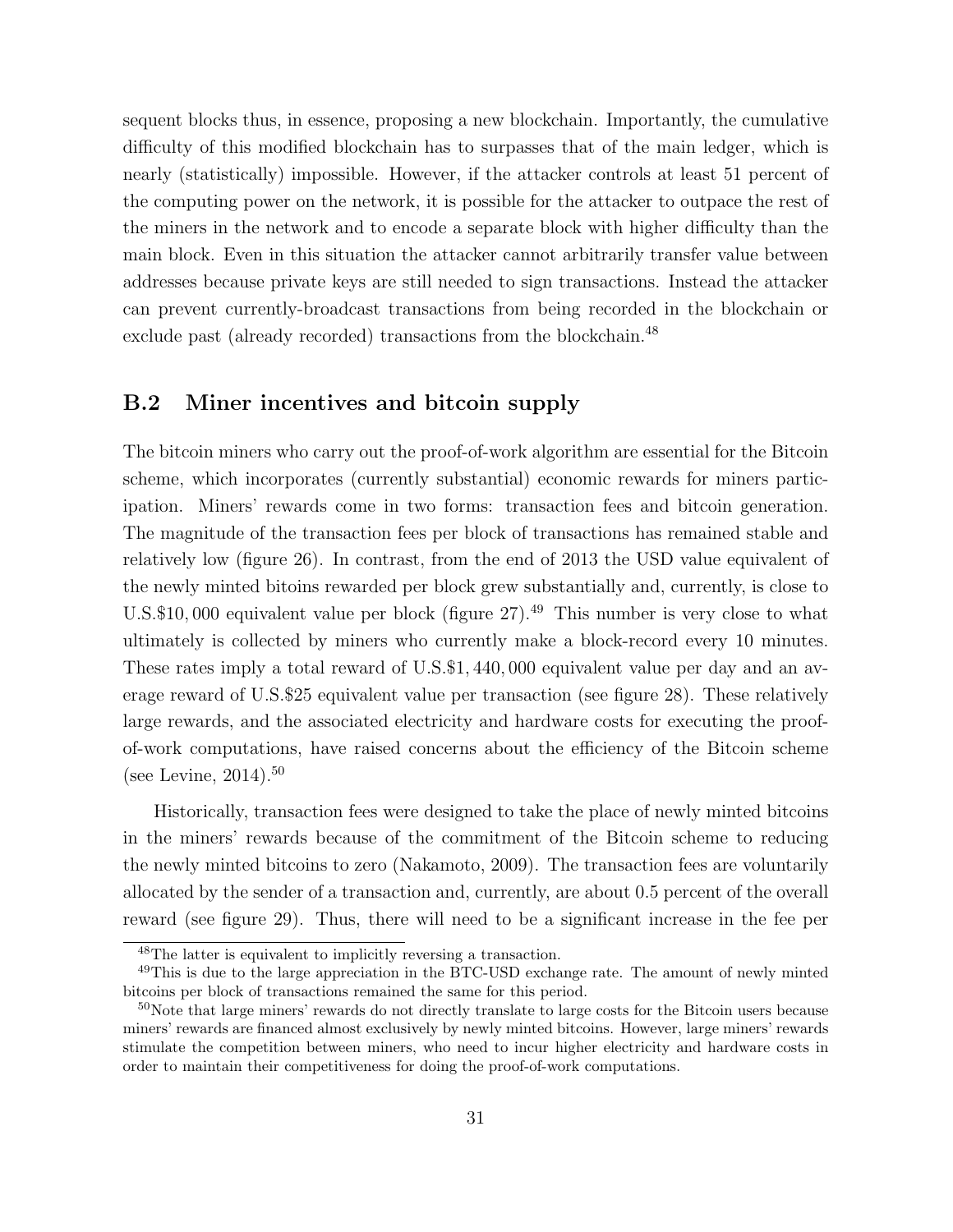<span id="page-32-0"></span>Figure 26: Fee per block (USD value equivalent)



Figure 27: Newly minted bitcoins per block (USD value equivalent)

<span id="page-32-1"></span>

Figure 28: Total miners' rewards per transaction (USD value equivalent)

<span id="page-32-2"></span>

<span id="page-32-3"></span>Figure 29: Ratio fee/new BTC per block



Note to figures [26,](#page-32-0) [27,](#page-32-1) and [28](#page-32-2). Calculations for miner reward in USD value equivalent are not available before mid-2010 because of the lack of exchange rate data.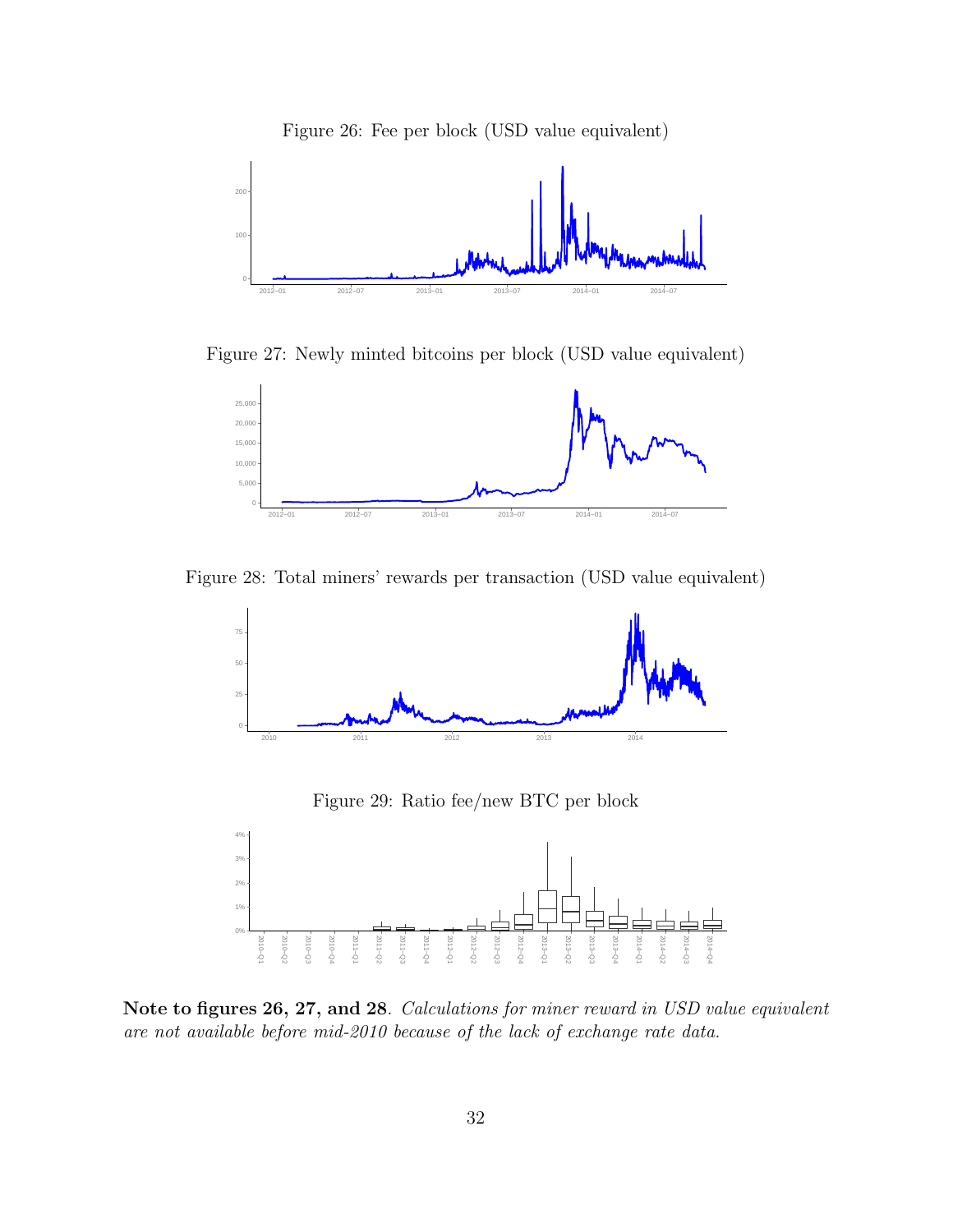#### <span id="page-33-0"></span>Figure 30: BTC in circulation



Note: The left graph presents the actual and the targeted amounts of bitcoins in circulation. The right graph zooms in the period from 2100 to 2140. Note that the projected growth of the bitcoin supply for the last 40 years is only 2 bitcoins.

transaction or in the volume of transactions in order to maintain the current level of compensation for miners.

As we noted in the overview section, the procedure for rewarding those who make records on the blockchain appears to "hard-code" the growth of the bitcoin supply. In particular, because the rate of making transaction records is committed to a given level, there is some certainty about the rate of growth of bitcoins and the amount of bitcoins in circulation. Figure [30](#page-33-0) plots the past dynamics of the bitcoins in circulation together with the declared rule of growth, whereby every four years the rate of minting new bitcoins decreases by half.<sup>[51](#page-33-1)</sup> The figure suggests that the upper bound of 21 million BTC in circulation will be reached in 2140. We note in passing that on the right graph of figure [30,](#page-33-0) which zooms in the period from 2100 to 2140, the projected growth of the bitcoin supply for the last 40 years is only 2 bitcoins.<sup>[52](#page-33-2)</sup>

## B.3 Development of the protocol

We can think of the bitcoin protocol as a set of rules upon which parties agree. As with all other systems of rules, the bitcoin protocol was not built perfectly from the start and thus needs updating to adapt to a dynamic, real-world environment. The updating uses an open source model similar to the ones used for the ongoing development of Linux, an

<span id="page-33-2"></span><span id="page-33-1"></span><sup>51</sup>See <https://bitcoin.org/en/faq>.

<sup>52</sup>Data for the targeted amount of bitcoins is taken from [https://en.bitcoin.it/wiki/Controlled\\_](https://en.bitcoin.it/wiki/Controlled_supply) [supply](https://en.bitcoin.it/wiki/Controlled_supply).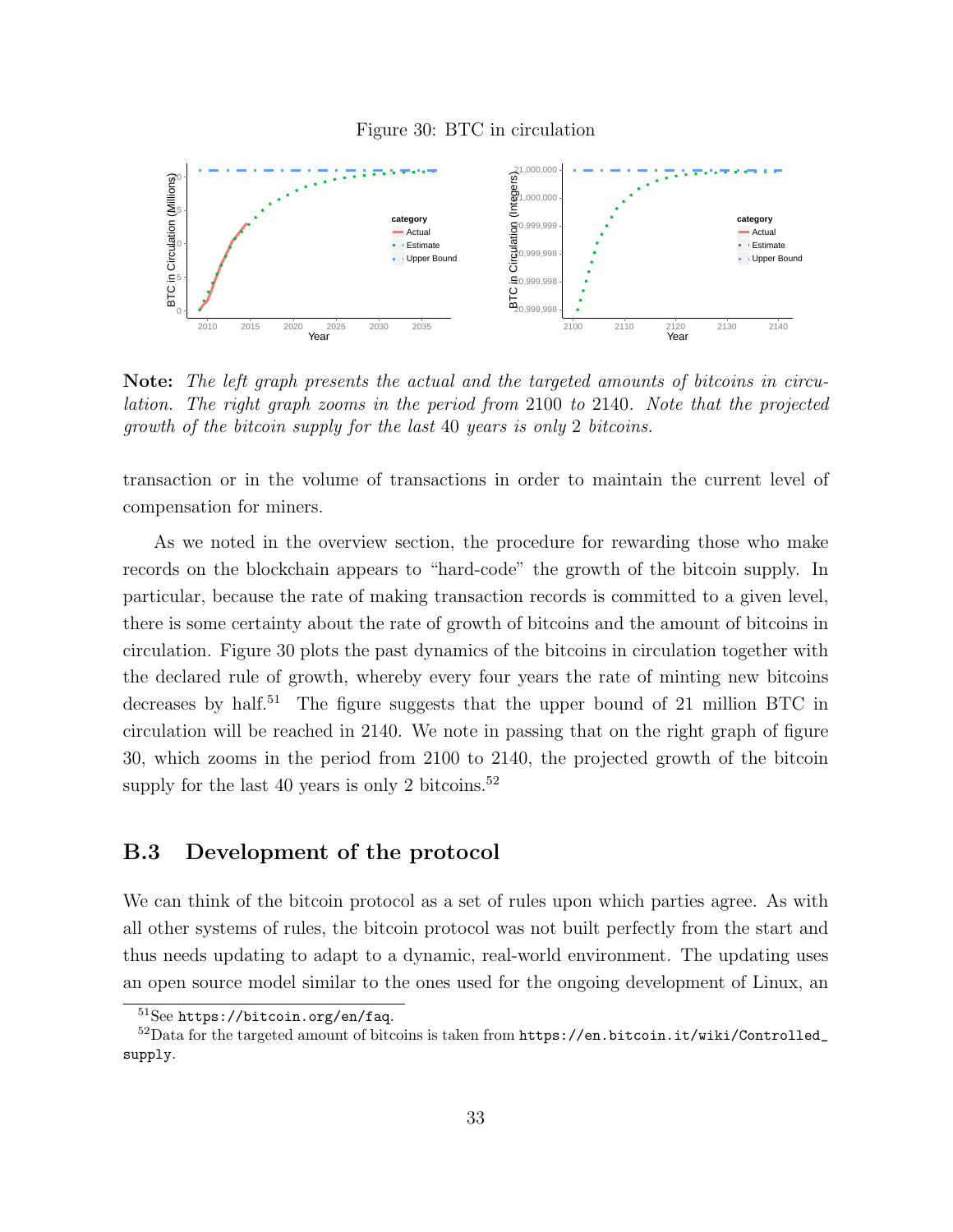<span id="page-34-0"></span>

Figure 31: Updates to source code by contributors

open source operating system. The process mirrors the consensus-building deployed in the bitcoin protocol itself to come to an agreement on valid transactions.

We will illustrate this process through the example in figure [32.](#page-35-0) Assume that everyone starts off with the same set of rules or version of the protocol. There can theoretically be many forums in which new rules are debated, however, in practice it makes more sense to have these debates in one place. This chosen forum would be controlled by moderators who are trusted voices in the Bitcoin community. To start the process, an addition or change in the current rules of the protocol is proposed and discussed in the forum. The change is then added to the next version release or left out, depending on the reaction of the community, but ultimately at the choice of the moderator. The release then goes through a final process of adoption in which parties implicitly "vote" by either adopting the changes in the release or rejecting them. Stepping back, we can see that all the rules outlined in the protocol are malleable if a majority of the parties involved come to a consensus. Researchers have pointed out that in this sense, the protocol will eventually develop necessary governance structures for the continuity of the system [\(Kroll, Davey](#page-37-9) [and Felton,](#page-37-9) [2013\)](#page-37-9).

In the actual implementation, the bitcoin source code is stored in an online repository (GitHub) that is controlled by the members of what we will refer to as the core development team. We can consider this to be the current main branch of rules that a majority of the parties agree to abide by, as well as the central forum in which proposals for changes are made. As we can see from figure [31,](#page-34-0) this core group is responsible for a large number of the proposed changes to the protocol since its initial release. While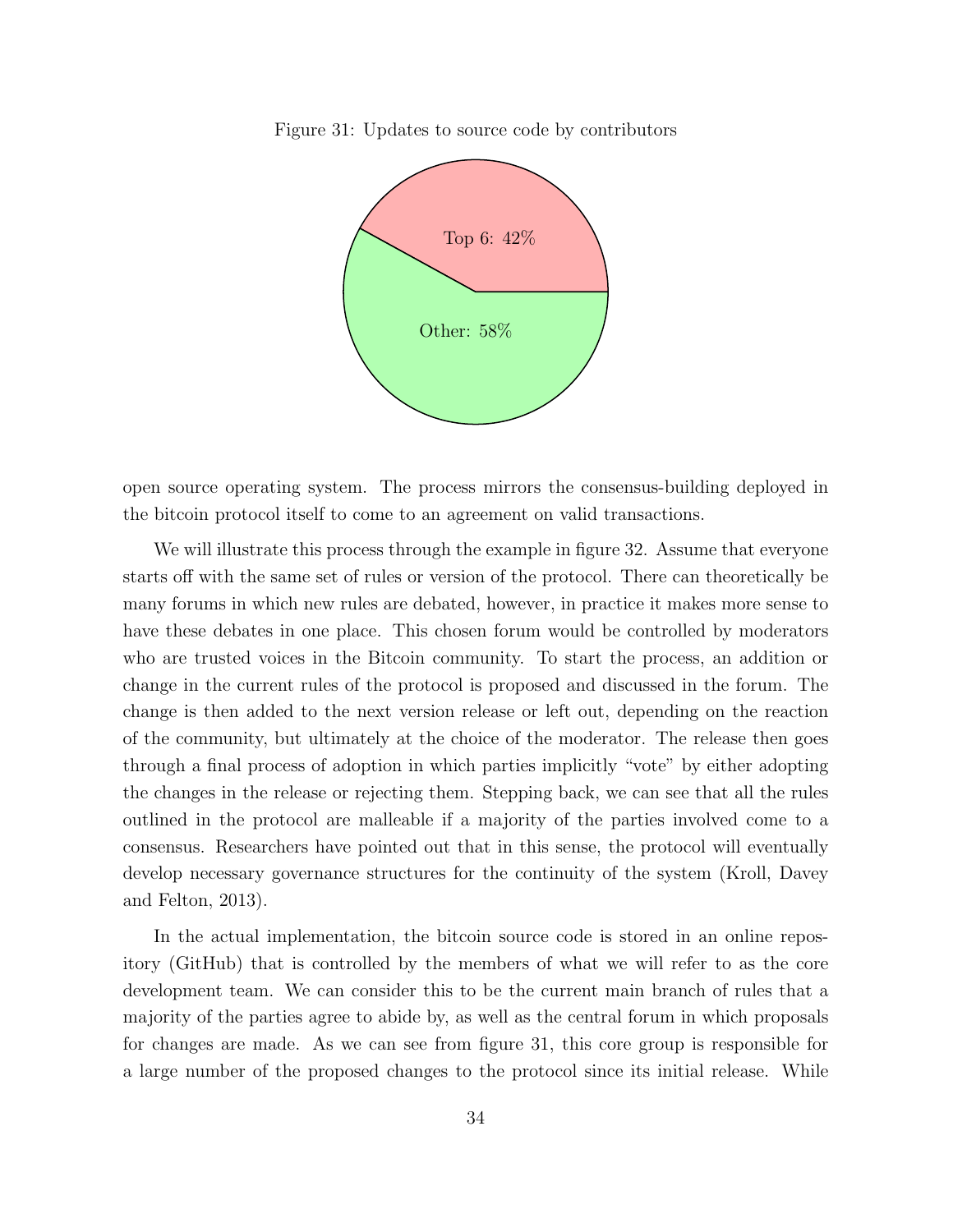<span id="page-35-0"></span>Figure 32: Protocol development



ownership of the repository falls in the hands of one or a few people, it is important to note that adoption of changes requires a consensus from the community. For instance, figure [32](#page-35-0) shows a hypothetical example in which if version 0.8 of bitcoin was released with questionable changes, the people in the network can choose to reject the version and continue running version 0.7 or create another, separate version 0.8b to adopt without needing the approval of the core development team. [Kroll et al.](#page-37-9) [\(2013\)](#page-37-9) use the emergence of this group, composed of well respected developers in the bitcoin community, as an early form of governance for the protocol.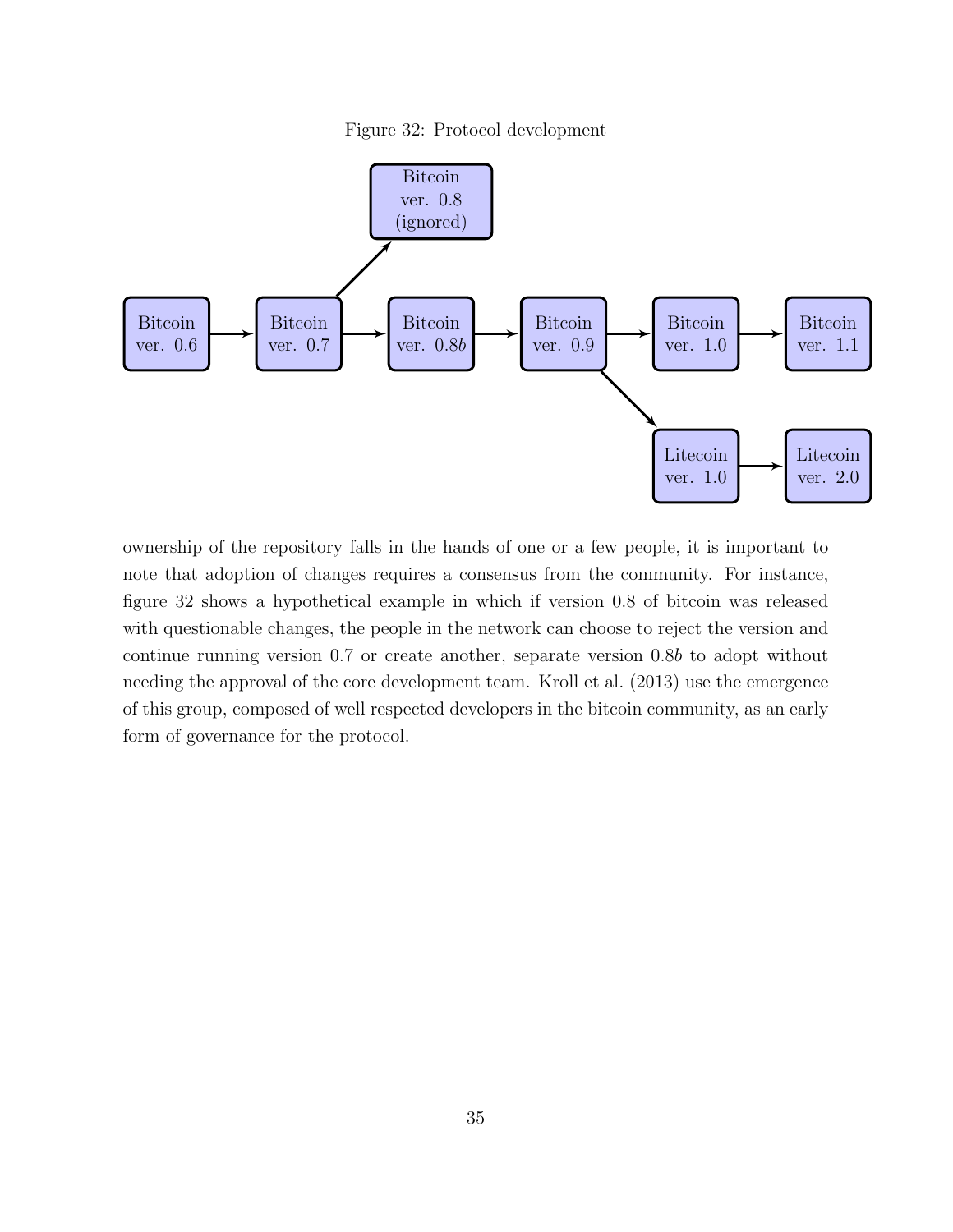# References

- <span id="page-36-4"></span>Back, Adam, "Hashcash-a denial of service counter-measure," 2002. Available at [http:](http://www.hashcash.org/papers/hashcash.pdf) [//www.hashcash.org/papers/hashcash.pdf](http://www.hashcash.org/papers/hashcash.pdf) (2014-09-17).
- <span id="page-36-8"></span>BTC-Planet, "Complete List of Bitcoin Exchanges," Available at [http://planetbtc.](http://planetbtc.com/complete-list-of-bitcoin-exchanges/) [com/complete-list-of-bitcoin-exchanges/](http://planetbtc.com/complete-list-of-bitcoin-exchanges/) (2014-09-17) 2014.
- <span id="page-36-9"></span>BTCwiki, "Difficulty," Available at <https://en.bitcoin.it/wiki/Difficulty>  $(2014/04/15)$  2014.
- <span id="page-36-7"></span>, "Exchanges," Available at <https://en.bitcoin.it/wiki/Category:Exchanges> (2014-09-17) 2014.
- <span id="page-36-0"></span>CoinDesk, "CoinDesk State of Bitcoin Q2 2014," Technical Report, CoinDesk July 2014. Available at [http://www.coindesk.com/](http://www.coindesk.com/state-of-bitcoin-q2-2014-report-expanding-bitcoin-economy/) [state-of-bitcoin-q2-2014-report-expanding-bitcoin-economy/](http://www.coindesk.com/state-of-bitcoin-q2-2014-report-expanding-bitcoin-economy/) (2014-09-17).
- <span id="page-36-3"></span>Dang, Quynh, "Recommendation for Applications Using Approved Hash Algorithms," Technical Report, National Institute of Standards and Technology August 2012.
- <span id="page-36-6"></span>Dillet, Romain, "Feds Seize Assets From Mt. Goxs Dwolla Account, Accuse It Of Violating Money Transfer Regulations," TechCrunch, May 2013. Available at http://techcrunch.com/2013/05/16/mt-gox-dwolla-account-money-seizure/ (2014- 04-17).
- <span id="page-36-2"></span>EBA, "EBA Opinion on Virtual Currencies," Technical Report, European Banking Authority July 2014. Available at [http://www.eba.europa.eu/documents/10180/](http://www.eba.europa.eu/documents/10180/657547/EBA-Op-2014-08+Opinion+on+Virtual+Currencies.pdf) [657547/EBA-Op-2014-08+Opinion+on+Virtual+Currencies.pdf](http://www.eba.europa.eu/documents/10180/657547/EBA-Op-2014-08+Opinion+on+Virtual+Currencies.pdf) (2014-09-17).
- ECB, "Virtual Currency Schemes," Technical Report, European Central Bank October 2012. Available at [www.ecb.europa.eu/pub/pdf/other/](www.ecb.europa.eu/pub/pdf/other/virtualcurrencyschemes201210en.pdf) [virtualcurrencyschemes201210en.pdf](www.ecb.europa.eu/pub/pdf/other/virtualcurrencyschemes201210en.pdf) (2014-09-17).
- <span id="page-36-1"></span>GAO, "Virtual Currencies: Emerging Regulatory, Law Enforcement, and Consumer Protection Challenges," Technical Report, United States Government Accountability Office May 2014. Available at <www.gao.gov/assets/670/663678.pdf> (2014-09-17).
- <span id="page-36-5"></span>Gerdes, Geoffrey R., May X. Liu, Jason P. Berkenpas, Matthew C. Chen Matthew C. Hayward, James M. McKee, Scott Drake, Patrick Dyer, Dave Brangaccio, and Nancy Donahue, "Recent and Long-Term Payment Trends in the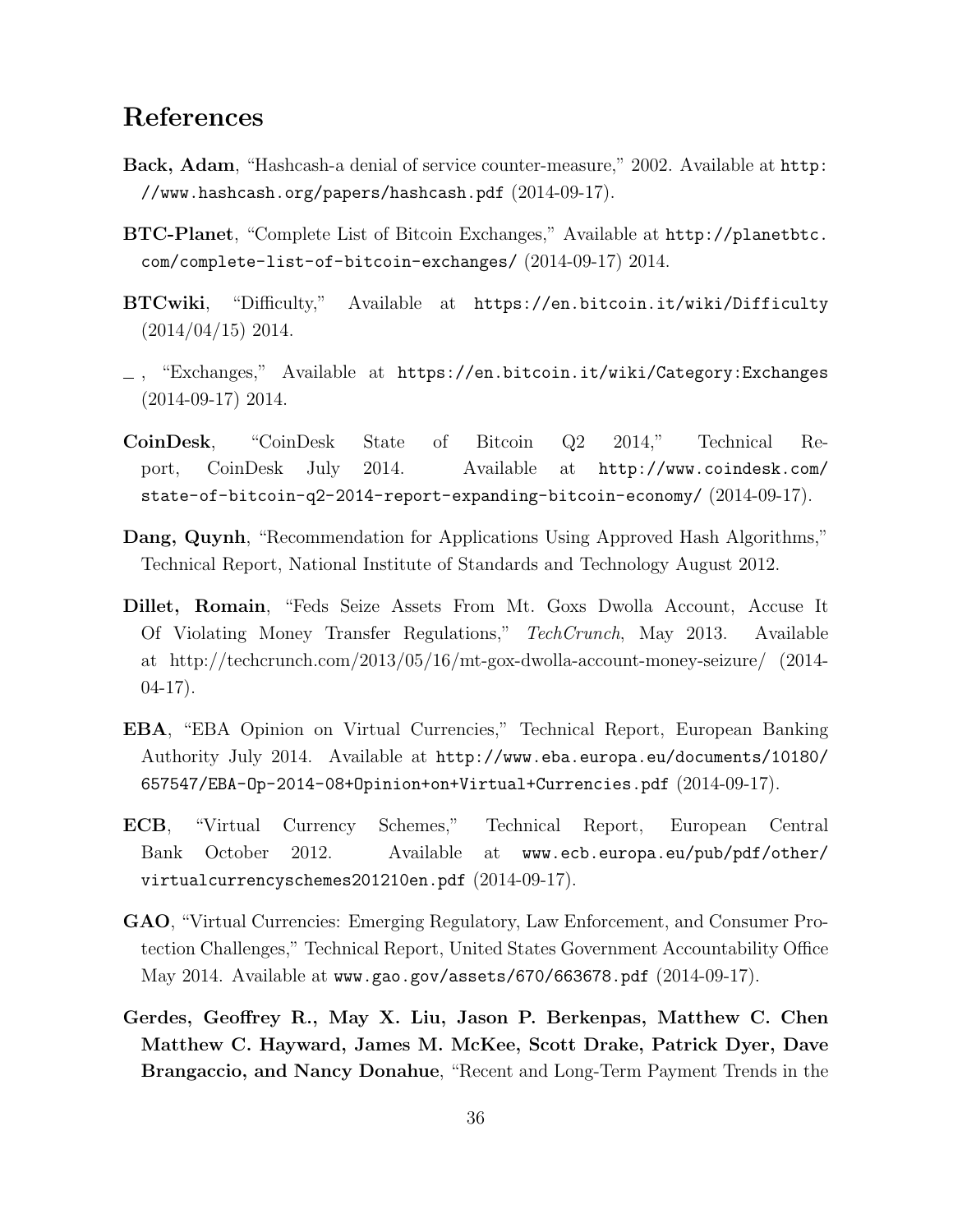Unitred States: 2003-2012," Technical Report, Federal Reserve System December 2013. Available at [http://www.frbservices.org/files/communications/pdf/research/](http://www.frbservices.org/files/communications/pdf/research/2013_payments_study_summary.pdf) [2013\\_payments\\_study\\_summary.pdf](http://www.frbservices.org/files/communications/pdf/research/2013_payments_study_summary.pdf) (2014-09-17).

- <span id="page-37-8"></span>Hals, Tom, "Mt. Gox files U.S. bankruptcy, opponents call it a ruse," Reuters, March 2014. Available at [http://www.reuters.com/article/2014/03/10/](http://www.reuters.com/article/2014/03/10/us-bitcoin-mtgox-bankruptcy-idUSBREA290WU20140310) [us-bitcoin-mtgox-bankruptcy-idUSBREA290WU20140310](http://www.reuters.com/article/2014/03/10/us-bitcoin-mtgox-bankruptcy-idUSBREA290WU20140310) (2014-04-17).
- <span id="page-37-0"></span>ICBA, "Virtual Currency: Risk and Regulation," Technical Report, The Clearing House June 2014. Available at [www.theclearinghouse.org/~/media/Files/Research/](www.theclearinghouse.org/~/media/Files/Research/20140623%20Virtual%20Currency%20White%20Paper.pdf) [20140623%20Virtual%20Currency%20White%20Paper.pdf](www.theclearinghouse.org/~/media/Files/Research/20140623%20Virtual%20Currency%20White%20Paper.pdf) (2014-09-17).
- <span id="page-37-4"></span>Karame, Ghassan O., Elli Androulaki, and Srdjan Capkun, "Two Bitcoins at the Price of One? Double-Spending Attacks on Fast Payments in Bitcoin," 2012. Available at <http://eprint.iacr.org/2012/248.pdf> (2014-09-17).
- <span id="page-37-9"></span>Kroll, Joshua A., Ian C. Davey, and Edward W. Felton, "The Economics of Bitcoin Mining, or Bitcoin in the Presence of Adversaries," Proceedings of WEIS. Vol. 2013, 2013.
- <span id="page-37-2"></span>Levine, Matt, "Bitcoin Is an Expensive Way to Pay for Stuff," Bloomberg View, 2014. Available at [http://www.bloombergview.com/articles/2014-01-02/](http://www.bloombergview.com/articles/2014-01-02/bitcoin-is-an-expensive-way-to-pay-for-stuff) [bitcoin-is-an-expensive-way-to-pay-for-stuff](http://www.bloombergview.com/articles/2014-01-02/bitcoin-is-an-expensive-way-to-pay-for-stuff) (2014-09-17).
- <span id="page-37-3"></span>Lo, Stepahanie and J. Christina Wang, "Bitcoin as Money?," Federal Reserve Bank of Boston, Current Pllicy Perspectives No 14-4, 2014, 14.
- <span id="page-37-7"></span>Meiklejohn, Sarah, Marjori Pomarole, Grant Jordan, Kirill Levchenko, Damon McCoyy, Geoffrey M. Voelker, and Stefan Savage, "A fistful of bitcoins: characterizing payments among men with no names," Proceedings of the 2013 conference on Internet measurement conference, 2013.
- <span id="page-37-6"></span>Nakamoto, Satoshi, "Bitcoin: A Peer-to-Peer Electronic Cash System," 2009. Unpublished Manuscript.
- <span id="page-37-5"></span>NSA, "The Case for Elliptical Curve Crytography," Technical Report, National Security Agency January 2009.
- <span id="page-37-1"></span>Prager, Robin A., Mark D. Manuszak, Elizabeth K. Kiser, and Ron Borzekowski, "Interchange Fees and Payment Card Networks: Economics, Industry